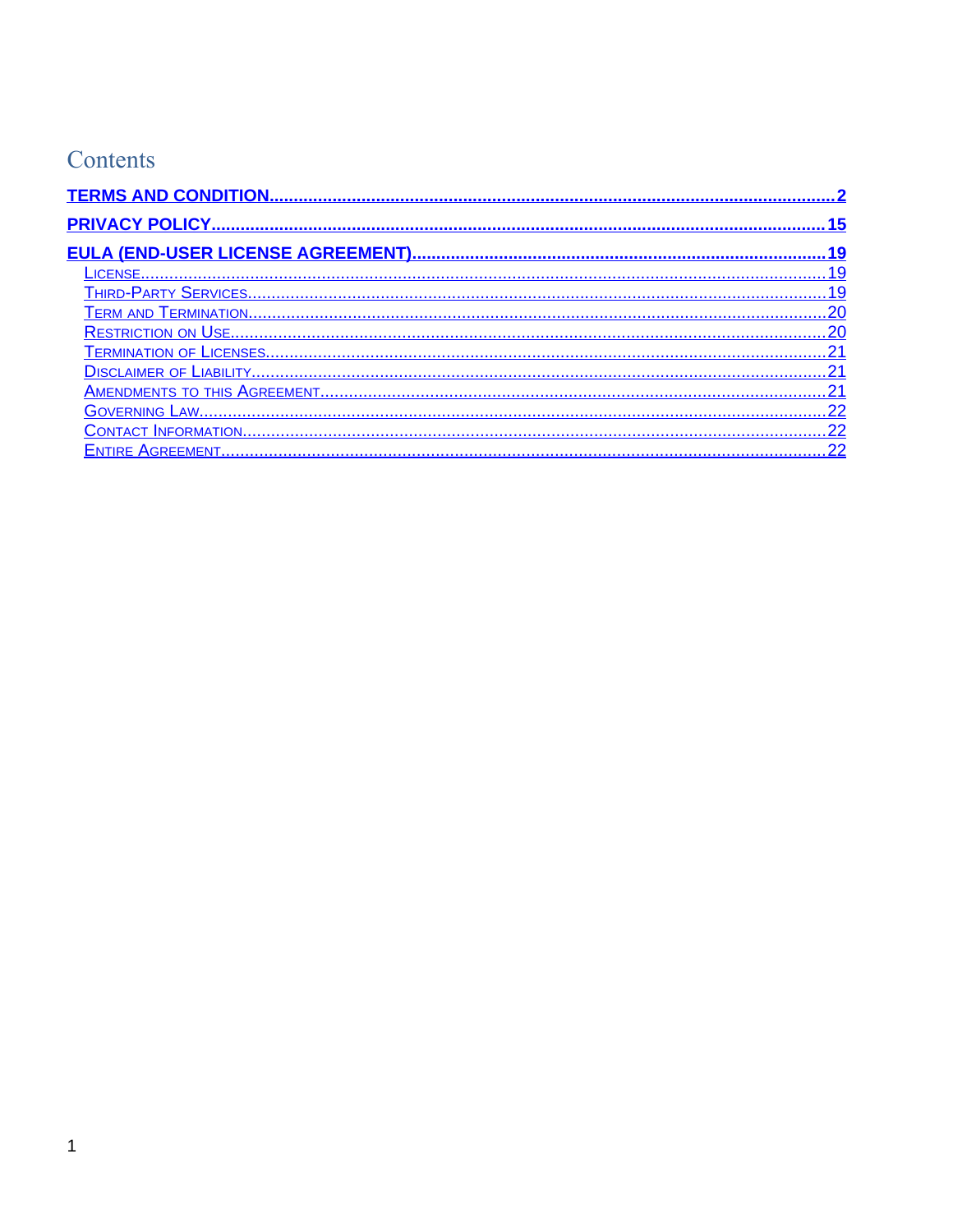# <span id="page-1-0"></span>**TERMS AND CONDITION**

# 1. ACCEPTANCE OF TERMS

 Kenmesh Inc. "Kenmesh.com" welcomes you. Kenmesh.com provides the Kenmesh.com Services (defined below) to you subject to the following Terms of Service ("TOS"), which may be updated by us from time to time without notice to you. You can review the most current version of the TOS at any time at Kenmesh Inc By accessing and using the Kenmesh.com Services, you accept and agree to be bound by the terms and provision of the TOS. In addition, when using particular Kenmesh.com owned or operated services, you and Kenmesh.com shall be subject to any posted guidelines or rules applicable to such services, which may be posted and modified from time to time.

Kenmesh.com provides users a social networking platform with access to a rich collection of holistic resources, including for people who are into yoga, meditation, healthy clean eating, natural medicines and active lifestyle and without limitation to various communications tools, forums, shopping services, search services, personalized content and branded programming through its network of service providers which may be accessed through any various medium or device now known or hereafter developed (the "Kenmesh.com Services"). You also understand and agree that the Kenmesh.com Services may include advertisements and that these advertisements are necessary for Kenmesh.com to provide sustenance to the

Kenmesh.com Services. You also understand and agree that the Kenmesh.com Services may include certain communications from Kenmesh.com, such as service announcements, administrative messages and the Kenmesh.com Newsletter, and that these communications are considered part of Kenmesh.com membership and you will not be able to opt out of receiving them. Unless explicitly stated otherwise, any new features that augment or enhance the current Kenmesh.com Services, including the release of new Kenmesh.com properties, shall be subject to the TOS. You understand and agree that the Kenmesh.com Services is provided "AS-IS" and that Kenmesh.com assumes no responsibility for the timeliness, deletion, mis-delivery or failure to store any user communications or personalization settings. You are responsible for obtaining access to the Kenmesh.com Services, and that access may involve third-party fees (such as consultation charges). You are responsible for those fees, including those fees associated with the display or delivery of advertisements. In addition, you must provide and are responsible for all equipment necessary to access the Kenmesh.com Services.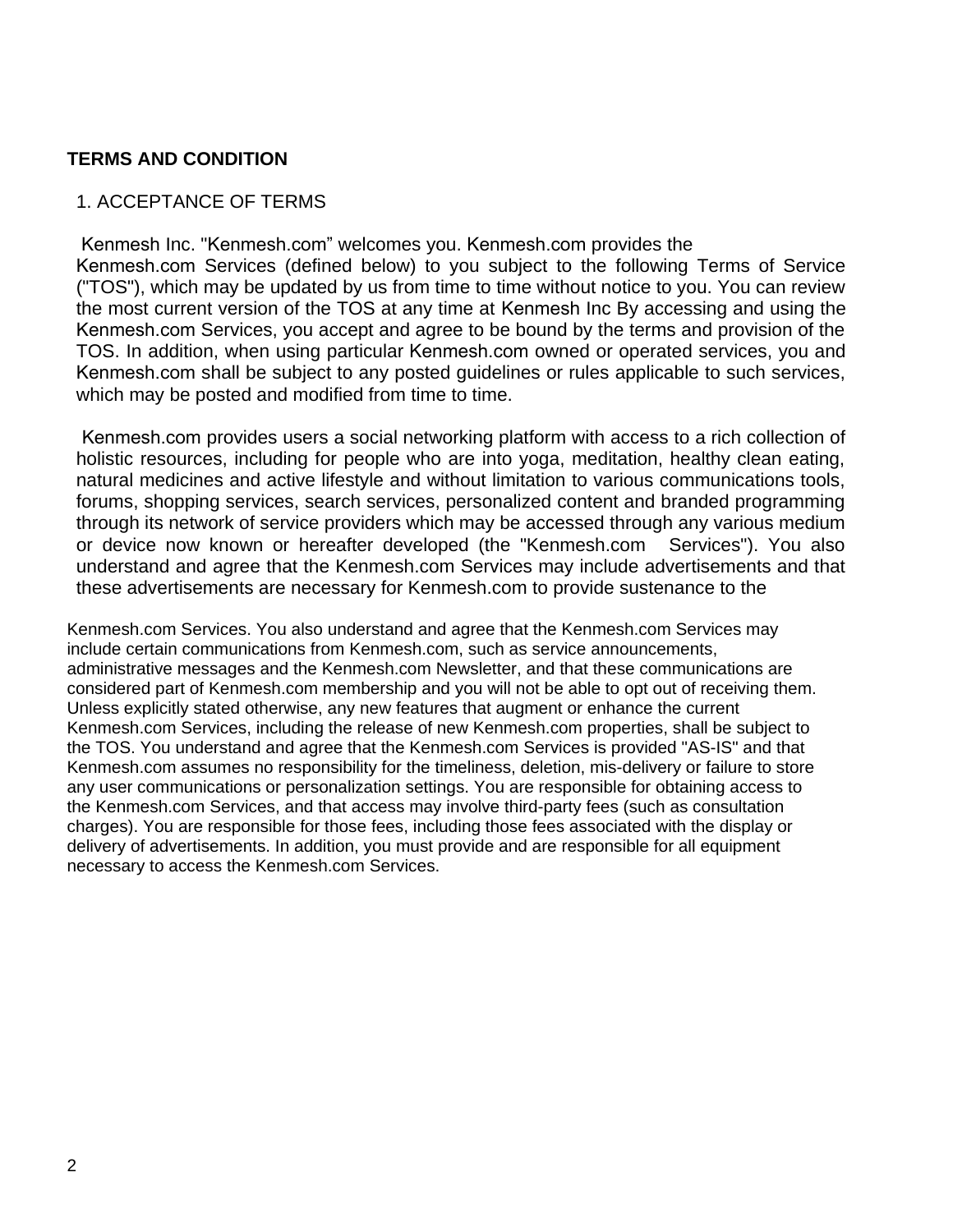# 2. YOUR REGISTRATION OBLIGATIONS

In consideration of your use of the Kenmesh.com Services, you represent that you are of legal age( 18 years ) to form a binding contract and are not a person barred from receiving the Kenmesh.com Services under the laws of the United States or other applicable jurisdiction. You also agree to: (a) provide true, accurate, current and complete information about yourself as prompted by the

Kenmesh.com Service's registration form (the "Registration Data") and (b) maintain and promptly update the Registration Data to keep it true, accurate, current and complete. If you provide any information that is untrue, inaccurate, not current or incomplete, or Kenmesh.com has reasonable grounds to suspect that such information is untrue,

inaccurate, not current or incomplete, Kenmesh.com has the right to suspend or terminate your account and refuse any and all current or future use of the Kenmesh.com Services (or any portion thereof).

Kenmesh.com is concerned about the safety and privacy of all its users, particularly children. Please remember that the

Kenmesh.com Services is designed to appeal to a broad audience. Accordingly, as the legal guardian, it is your responsibility to determine whether any of the Kenmesh.com Services areas and/or Content (as defined in Section 5 below re appropriate for your child.

3. Kenmesh.com PRIVACY POLICY

Registration Data and certain other information about you are subject to our applicable privacy policy. For more information, see the full Kenmesh.com Privacy Policy at Kenmesh.com

. You understand that through your use of the Kenmesh.com Services you consent to the collection and use (as set forth in the applicable privacy policy) of this information, including the transfer of this information to the United States and/or other countries for storage, processing and use by Kenmesh.com and its affiliates.

# 4. MEMBER ACCOUNT, PASSWORD AND SECURITY

You will receive a password and account designation upon completing the Kenmesh.com Service's registration process. You are responsible for maintaining the confidentiality of the password and account and are fully responsible for all activities that occur under your password or account. You agree to (a) immediately notify Kenmesh.com of any unauthorized use of your password or account or any other breach of security, and (b) ensure that you exit from your account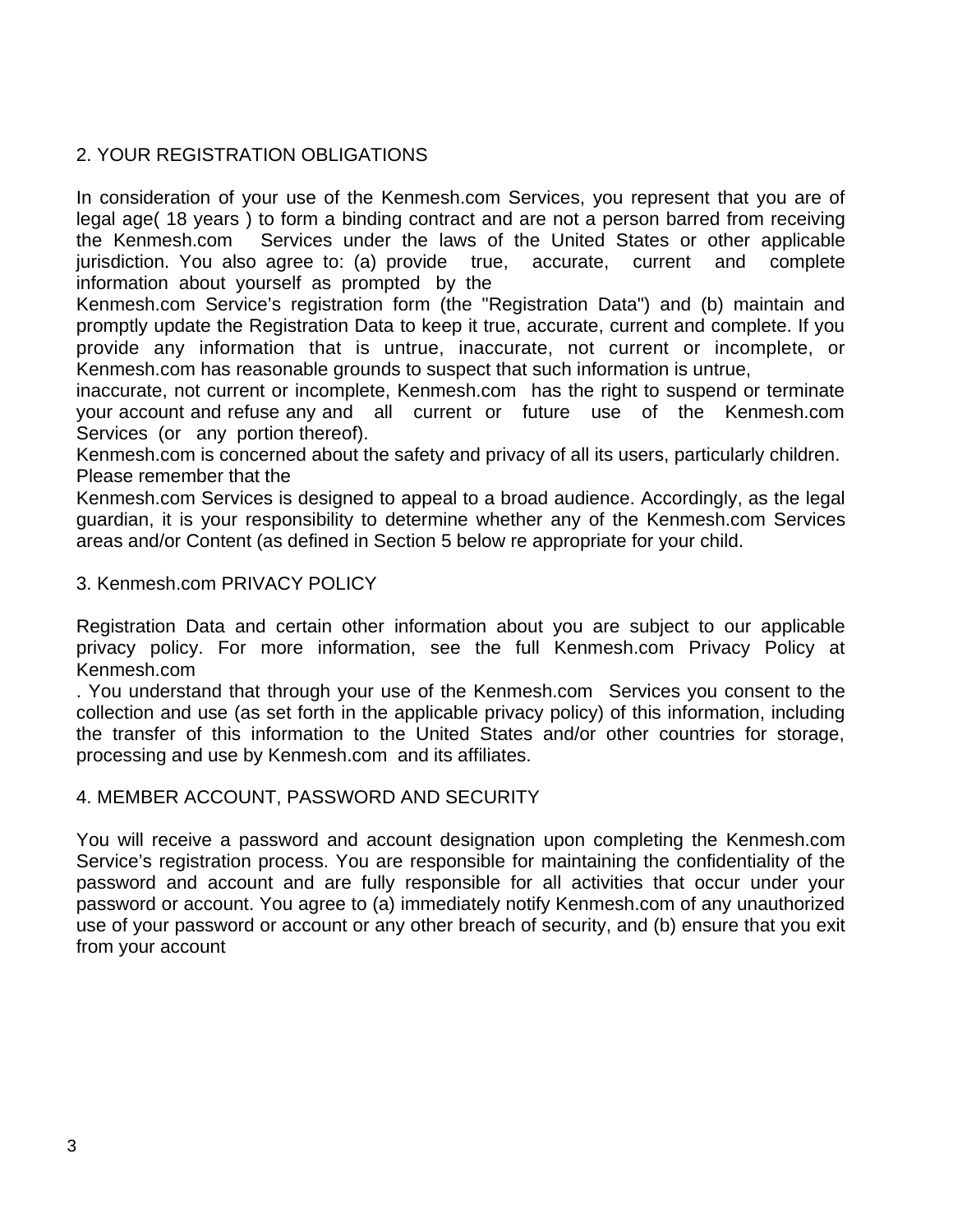at the end of each session. Kenmesh.com cannot and will not be liable for any loss or damage arising from your failure to comply with this Section 4

# 5. MEMBER CONDUCT

You understand that all information, data, text, software, music, sound, photographs, graphics, video, messages, tags, or other materials ("Content"), whether publicly posted or privately transmitted, are the sole responsibility of the person from whom such Content originated. This means that you, and not Kenmesh.com, are entirely responsible for all Content that you upload, post, email, transmit or otherwise make available via the Kenmesh.com Services.

Kenmesh.com does not control the Content posted via the Kenmesh.com Services and, as such, does not guarantee the accuracy, integrity or quality of such Content. You understand that by using the Kenmesh.com Services, you may be exposed to Content that is offensive, indecent or objectionable. Under no circumstances will Kenmesh.com be liable in any way for any Content, including, but not limited to, any errors or omissions in any Content, or any loss or damage of any kind incurred as a result of the use of any Content posted, emailed, transmitted or otherwise made available via the Kenmesh.com Services.

6. You agree to not use the Kenmesh.com Services to:

upload, post, email, transmit or otherwise make available any Content that is unlawful, harmful, threatening, abusive, harassing, tortious, defamatory, vulgar, obscene, libelous, invasive of another's privacy, hateful, or racially, ethnically or otherwise objectionable; harm minors in any way; impersonate any person or entity, including, but not limited to, a Kenmesh.com official, forum leader, guide or host, or falsely state or otherwise misrepresent your affiliation with a person or entity; forge headers or otherwise manipulate identifiers in order to disguise the origin of any Content transmitted through the Kenmesh.com Service;

upload, post, email, transmit or otherwise make available any Content that you do not have a right to make available under any law or under contractual or fiduciary relationships (such as inside information, proprietary and confidential information learned or disclosed as part of employment relationships or under nondisclosure agreements);

upload, post, email, transmit or otherwise make available any Content that infringes any patent, trademark, trade secret, copyright or other proprietary rights ("Rights") of any party;

upload, post, email, transmit or otherwise make available any unsolicited or unauthorized advertising, promotional materials, "junk mail," "spam," "chain letters," "pyramid schemes," or any other form of solicitation, except in those areas (such as shopping) that are designated for such purpose

upload, post, email, transmit or otherwise make available any material that contains software viruses or any other computer code, files or programs designed to interrupt, destroy or limit the functionality of any computer software or hardware or telecommunications equipment;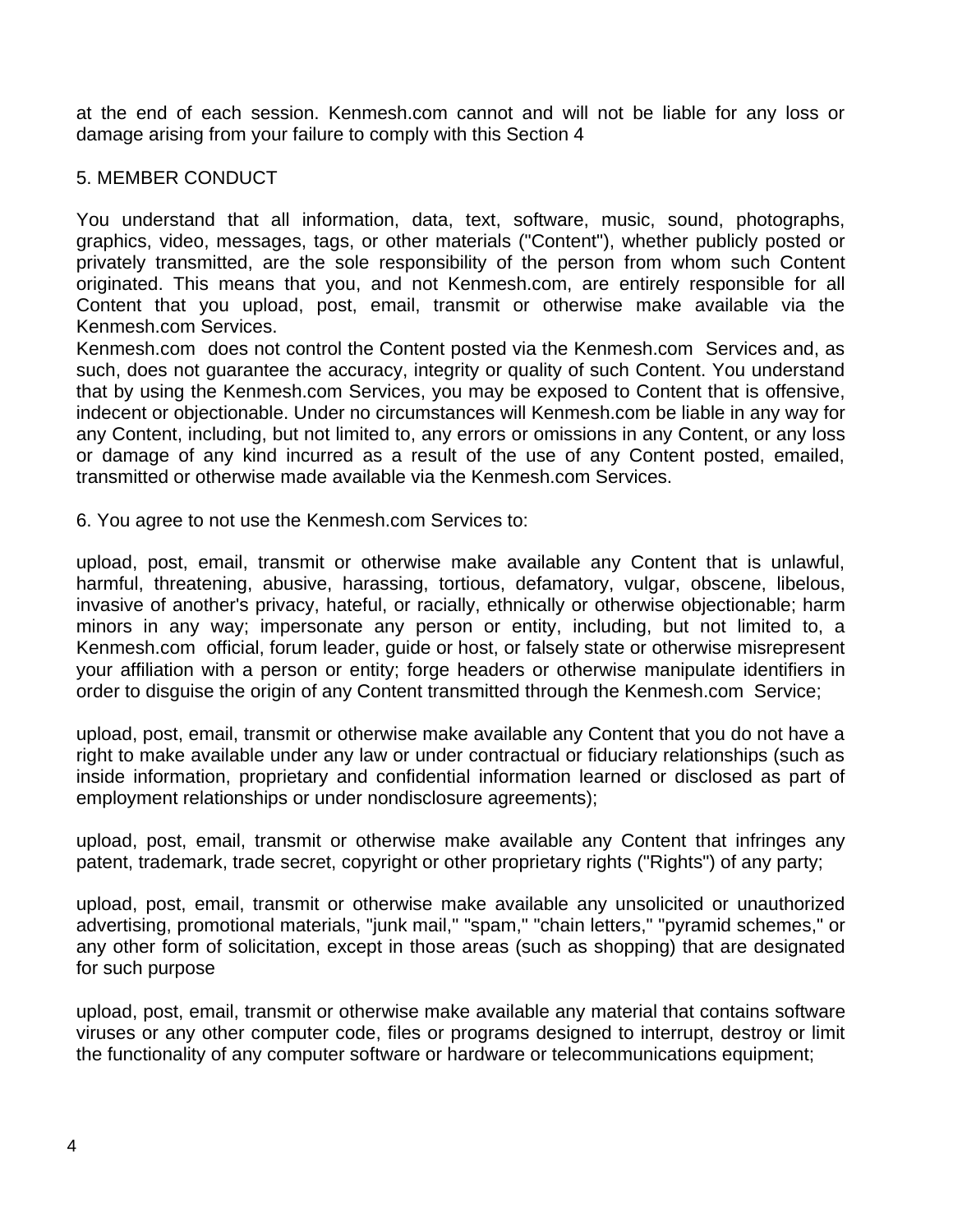Disrupt the normal flow of dialogue, cause a screen to "scroll" faster than other users of the Kenmesh.com Services are able to type, or otherwise act in a manner that negatively affects other users' ability to engage in real time exchanges;

Interfere with or disrupt the Kenmesh.com Services or servers or networks connected to the Kenmesh.com Services, or disobey any requirements, procedures, policies or regulations of networks connected to the Kenmesh.com Services, including using any device, software or routine to bypass our robot exclusion headers;

Provide material support or resources (or to conceal or disguise the nature, location, source, or ownership of material support or resources) to any organization(s) designated by the United States government as a foreign terrorist organization pursuant to section 219 of the Immigration and Nationality Act;

"stalk" or otherwise harass another; and/or

Collect or store personal data about other users in connection with the prohibited conduct and activities set forth in paragraphs a through m above.

You acknowledge that Kenmesh.com may or may not pre-screen Content, but that Kenmesh.com and its designees shall have the right (but not the obligation) in their sole discretion to pre-screen, refuse, or remove any Content that is available via the Kenmesh.com Services. Without limiting the foregoing, Kenmesh.com and its designees shall have the right to remove any Content that violates the TOS or is otherwise objectionable. You agree that you must evaluate, and bear all risks associated with, the use of any Content, including any reliance on the accuracy, completeness, or usefulness of such Content. In this regard, you acknowledge that you may not rely on any Content created by Kenmesh.com or submitted to Kenmesh.com, including without limitation information in Kenmesh.com Message Boards and in all other parts of the Kenmesh.com Services.

You acknowledge, consent and agree that Kenmesh.com may access, preserve and disclose your account information and Content if required to do so by law or in a good faith belief that such access preservation or disclosure is reasonably necessary to: (i) comply with legal process; (ii) enforce the TOS;

(iii) Respond to claims that any Content violates the rights of third parties; (iv) respond to your requests for customer service; or (v) protect the rights, property or personal safety of Kenmesh.com, its users and the public.

You understand that the Kenmesh.com Services and software embodied within the

Kenmesh.com Services may include security components that permit digital materials to be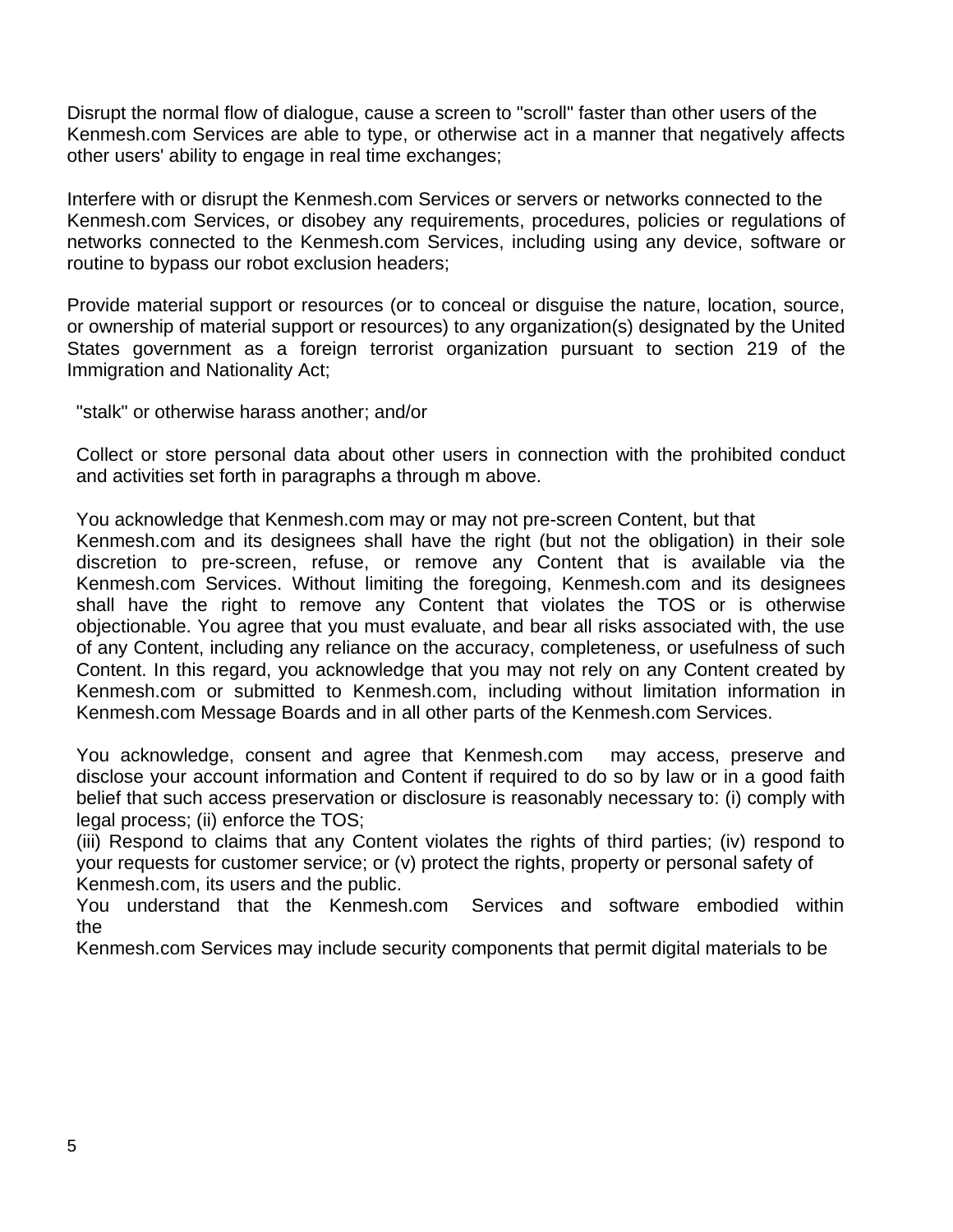protected, and that use of these materials is subject to usage rules set by Kenmesh.com and/or content providers who provide content to the Kenmesh.com Services. You may not attempt to override or circumvent any of the usage rules embedded into the Kenmesh.com Services. Any unauthorized reproduction, publication, further distribution or public exhibition of the materials provided on the Kenmesh.com Services, in whole or in part, is strictly prohibited.

# 7. INTERSTATE NATURE OF COMMUNICATIONS ON Kenmesh.com NETWORK

When you register with Kenmesh.com , you acknowledge that in using the Kenmesh.com Services to send electronic communications (including but not limited to email, search queries, sending messages to Kenmesh.com Chat or Kenmesh.com Groups, uploading photos and files other Internet activities), you will be causing communications to be sent through

Kenmesh.com's computer networks, portions of which are located in Oregon and other locations in the United States and portions of which are located abroad. As a result, and also as a result of Kenmesh.com 's network architecture and business practices and the nature of electronic communications, even communications that seem to be intrastate in nature can result in the transmission of interstate communications regardless of where you are physically located at the time of transmission. Accordingly, by agreeing to this TOS, you acknowledge that use of the service results in interstate data transmissions.

### 8. SPECIAL ADMONITIONS FOR INTERNATIONAL USE AND EXPORT AND IMPORT COMPLIANCE

Recognizing the global nature of the Internet, you agree to comply with all local rules regarding online conduct and acceptable Content. Use of the Kenmesh.com Services and transfer, posting and uploading of software, technology, and other technical data via the Kenmesh.com Services may be subject to the export and import laws of the United States and other countries. You agree to comply with all applicable export and import laws and regulations. In particular, you: (a) represent that you are not a party identified on any government export exclusion list, including but not limited to the U.S. Denied Persons, Entity, and Specially Designated Nationals Lists, nor will you transfer software, technology, and other technical data via the Kenmesh.com Services to parties identified on such lists; (b) agree not to use the Kenmesh.com Services for military, nuclear, missile, chemical or biological weaponry end uses in violation of U.S. export laws; (c) agree not to transfer, upload, or post via the Kenmesh.com Services any software, technology or other technical data in violation of U.S. or other applicable export or import laws.

9. CONTENT SUBMITTED OR MADE AVAILABLE FOR INCLUSION ON THE Kenmesh.com SERVICES

Kenmesh.com does not claim ownership of Content you submit or make available for inclusion on the Kenmesh.com Services. However, with respect to Content you submit or make available for inclusion on publicly accessible areas of the Kenmesh.com Services, you grant

Kenmesh.com the following worldwide, royalty-free and non- exclusive license(s), as applicable: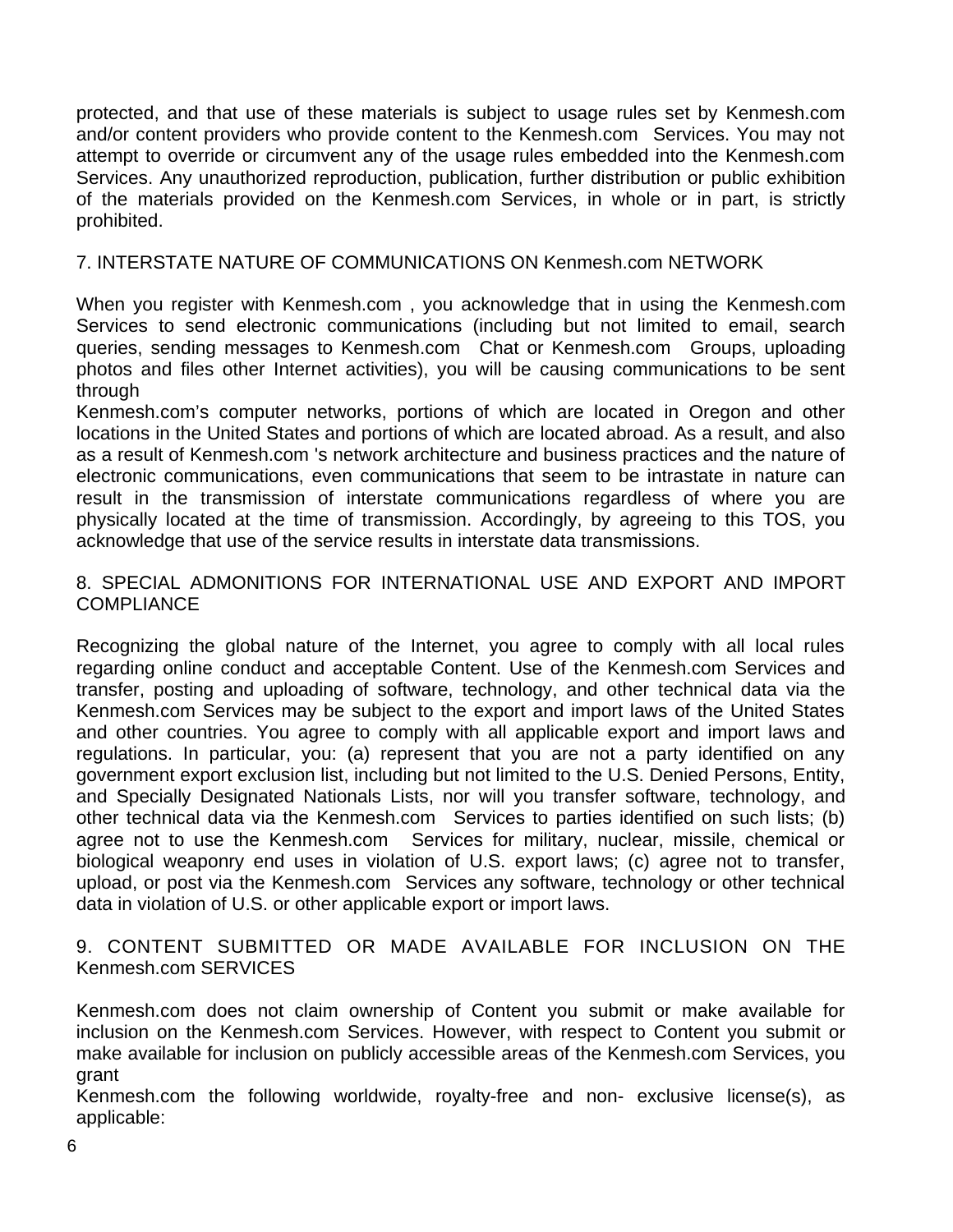Services solely for the purposes of providing and promoting the specific Kenmesh.com Group to which such Content was submitted or made available. This license exists only for as long as you elect to continue to include such Content on the Kenmesh.com Services and will terminate at the time you remove or Kenmesh.com removes such Content from the Kenmesh.com Services.

With respect to photos, graphics, audio or video you submit or make available for inclusion on publicly accessible areas of the Kenmesh.com Services other than Kenmesh.com Groups, the license to use, distribute, reproduce, modify, adapt, publicly perform and publicly display such Content on the Kenmesh.com Services solely for the purpose for which such Content was submitted or made available. This license exists only for as long as you elect to continue to include such Content on the Kenmesh.com Services and will terminate at the time you remove or

Kenmesh.com removes such Content from the Kenmesh.com Services.

With respect to Content other than photos, graphics, audio or video you submit or make available for inclusion on publicly accessible areas of the Kenmesh.com Services other than Kenmesh.com Groups, the perpetual, irrevocable and fully sub licensable license to use, distribute, reproduce, modify, adapt, publish, translate, publicly perform and publicly display such Content (in whole or in part) and to incorporate such Content into other works in any format or medium now known or later developed.

"Publicly accessible" areas of the Kenmesh.com Services are those areas of the

Kenmesh.com network of properties that are intended by Kenmesh.com to be available to the general public. By way of example, publicly accessible areas of the Kenmesh.com Services would include Kenmesh.com Message Boards and portions of Kenmesh.com Groups and social media platforms that are open to both members and visitors.

Services would not include portions of Kenmesh.com Groups that are limited to members, Kenmesh.com services intended for private communication such as Kenmesh.com Mail or Kenmesh.com Messenger or areas off of the Kenmesh.com network of properties such as portions of World Wide Web sites that are accessible via hypertext or other links but are not hosted or served by Kenmesh.com.

# 10. GOOGLE ANALYTICS

User information from the Kenmesh.com website is collected primarily to provide a more efficient experience. Kenmesh.com uses "cookies" "pixel tags" and "spotlight tags," to provide more relevant content, advertising, and to improve the web site. These may be small text files which are put on your computer or small graphic files. Information provided through these methods is anonymous in nature. If you wish, you may set your browser to refuse cookies. Some cookies may remain on your computer until you manually delete them.

Kenmesh.com uses Google Analytics, a web analytics service provided by Google, Inc. ("Google"). Google Analytics uses cookies to help the Kenmesh.com analyze how users use the site. The information generated by the cookie about your use of the web site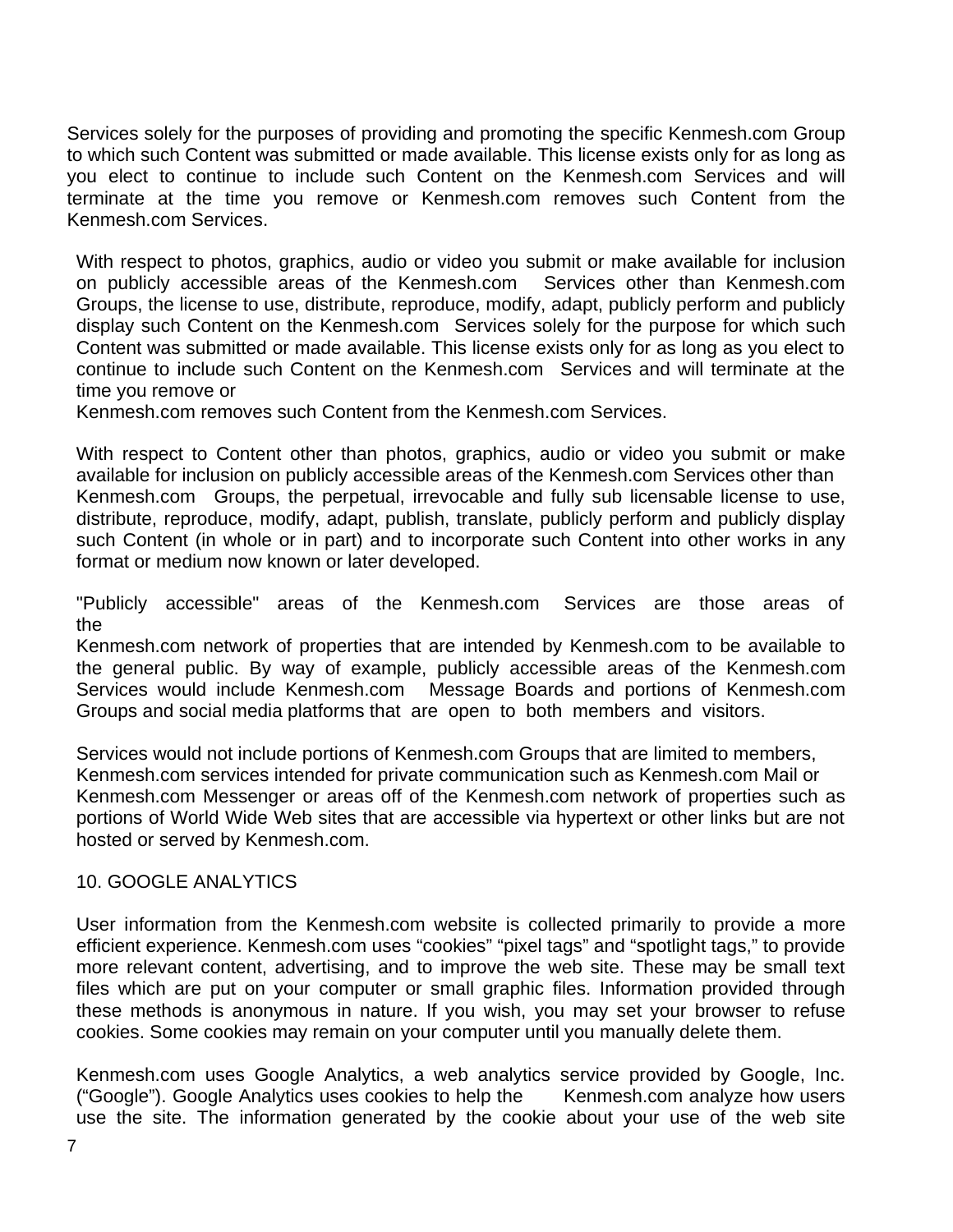(including your IP address) will be transmitted to and stored by Google on servers in the United States.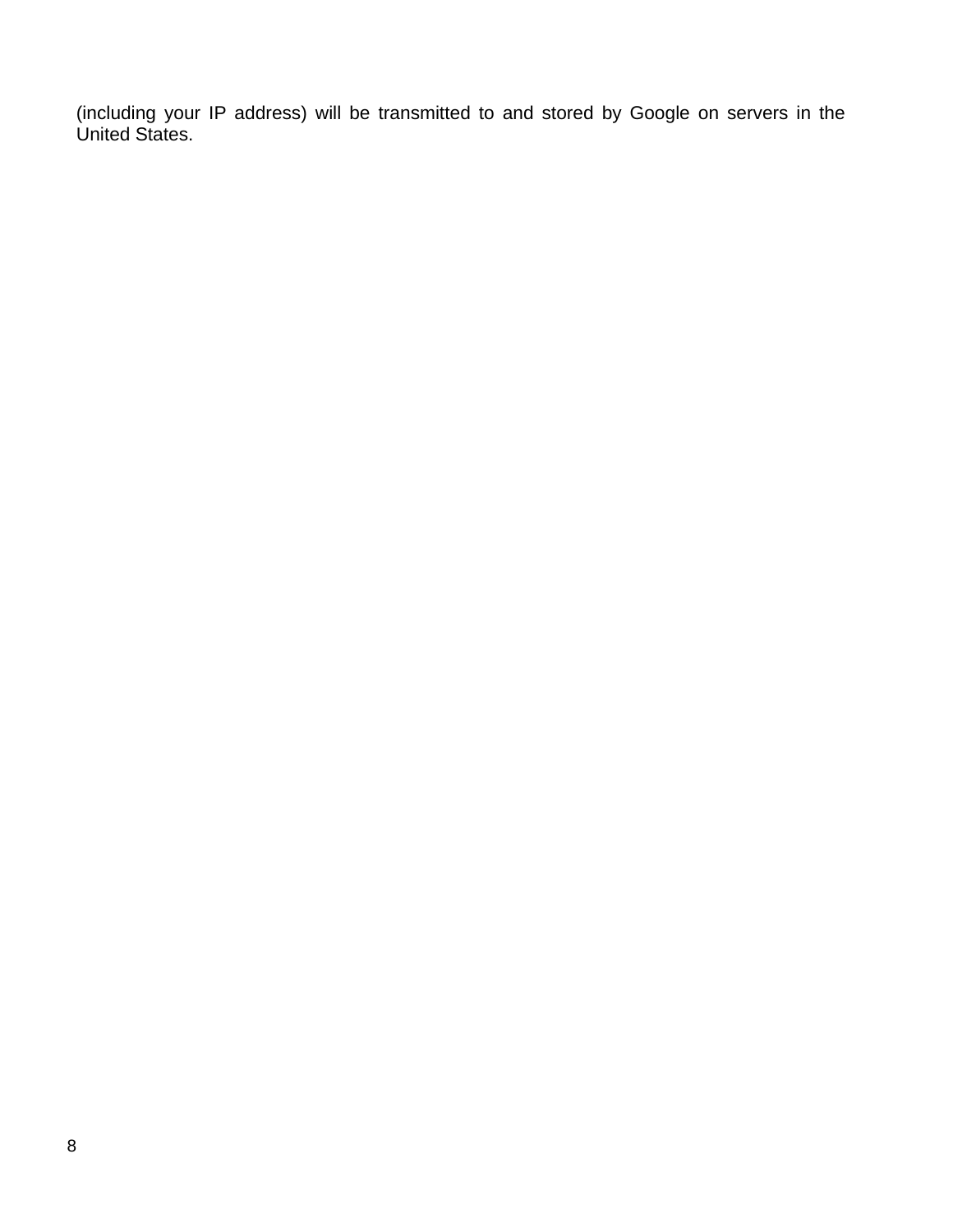activity for web site operators and providing other services relating to web site activity and internet usage. Google may also transfer this information to third parties where required to do so by law, or where such third parties process the information on Google's behalf. Google offers opt-outs for analytics and for Google's remarketing services.

Google's use of your IP address and other data held by Google is governed by your preferences within Google's product suite and Google's privacy policies. The purpose of these types of cookies, pixels, and tags is to collect and aggregate statistics about your visit to our website and/or to provide relevant re-marketing to you. These companies and partners may use information about your visits to this and other websites in order to provide advertisements about goods and services of interest to you. These cookies do not contain personally identifiable information.

# 11. CONTRIBUTIONS TO Kenmesh.com

Kenmesh.com may have something similar to the Contributions already under consideration or in development. Your Contributions automatically become the property of Kenmesh.com without any obligation of Kenmesh.com to you; and you are not entitled to any compensation or reimbursement of any kind from Kenmesh.com under any circumstances.

#### 12. INDEMNITY

You agree to indemnify and hold Kenmesh.com and its subsidiaries, affiliates, officers, agents, employees, partners and licensors harmless from any claim or demand, including reasonable attorneys' fees, made by any third party due to or arising out of Content you submit, post, transmit, modify or otherwise make available through the Kenmesh.com Services, your use of the Kenmesh.com Services, your connection to the Kenmesh.com Services, your violation of the TOS, or your violation of any rights of another.

# 13. NO COMMERCIAL REUSE OF Kenmesh.com SERVICES

You agree not to reproduce, duplicate, copy, trade, resell or exploit for any commercial purposes, any portion or use of, or access to, the Kenmesh.com Services (including Content, advertisements, Software and your Kenmesh.com ID).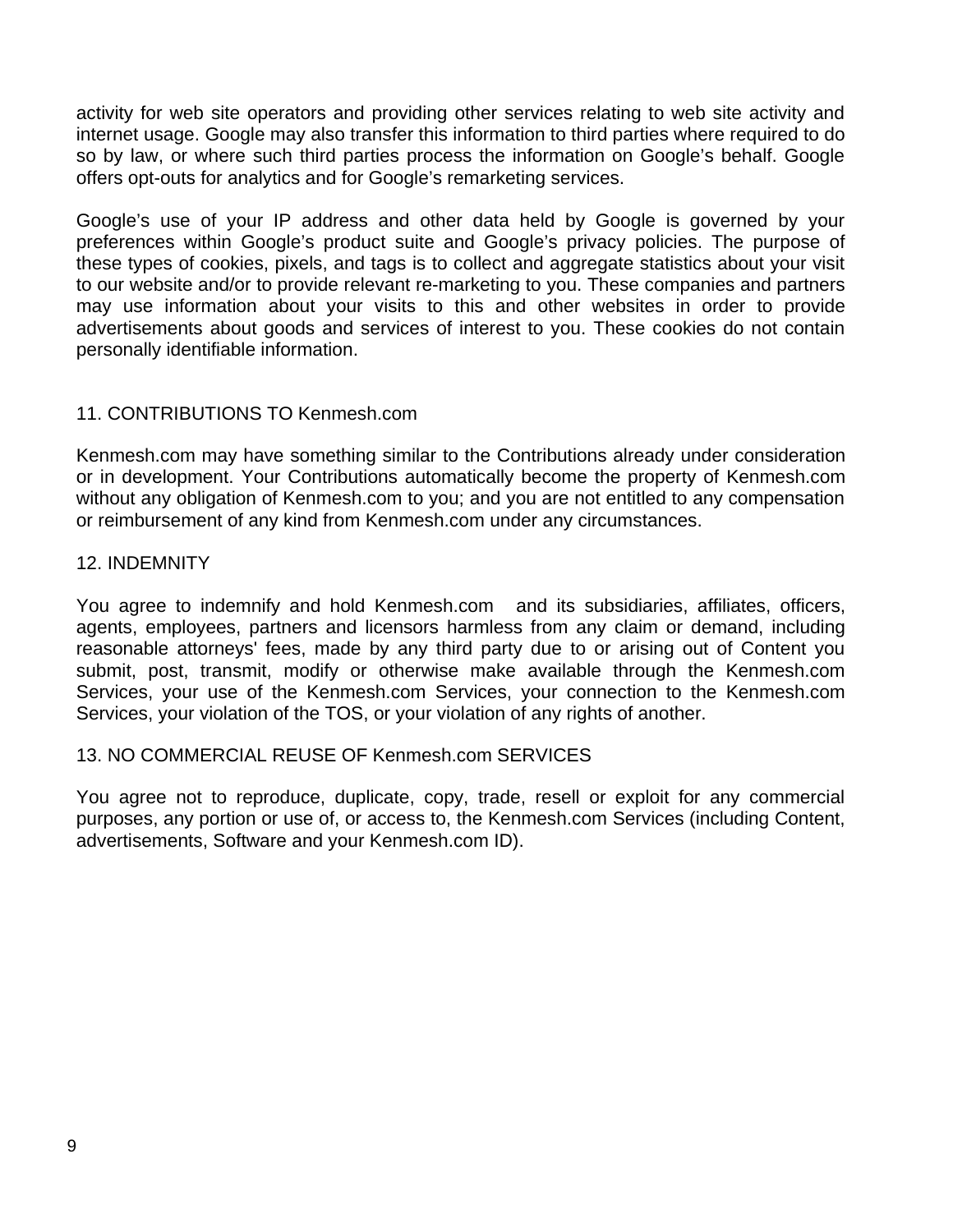# 14. GENERAL PRACTICES REGARDING USE AND STORAGE

You acknowledge that Kenmesh.com may establish general practices and limits concerning use of the Kenmesh.com Services, including without limitation the maximum number of days that email messages, message board postings or other uploaded Content will be retained by the Kenmesh.com Services, the maximum number of email messages that may be sent from or received by an account on the Kenmesh.com Services, the maximum size of any email message that may be sent from or received by an account on the Kenmesh.com Services, the maximum disk space that will be allotted on Kenmesh.com's servers on your behalf, and the maximum number of times (and the maximum duration for which) you may access the Kenmesh.com Services in a given period of time. You agree that Kenmesh.com has no responsibility or liability for the deletion or failure to store any messages and other communications or other Content maintained or transmitted by the Kenmesh.com Services. You acknowledge that Kenmesh.com reserves the right to log off accounts that are inactive for an extended period of time. You further acknowledge that Kenmesh.com reserves the right to modify these general practices and limits from time to time.

# 15. MODIFICATIONS TO Kenmesh.com SERVICES

Kenmesh.com reserves the right at any time and from time to time to modify or discontinue, temporarily or permanently, the Kenmesh.com Services (or any part thereof) with or without notice. You agree that Kenmesh.com shall not be liable to you or to any third party for any modification, suspension or discontinuance of the Kenmesh.com Services (or any part thereof).

# 16. TERMINATION

You may terminate your Kenmesh.com account, any associated email address and access to the Kenmesh.com Services by submitting uninstalling request.

You agree that Kenmesh.com may, *without prior notice*, immediately terminate, limit your access to or suspend your Kenmesh.com account, any associated email address, and access to the Kenmesh.com Services. Cause for such termination, limitation of access or suspension shall include, but not be limited to, (a) breaches or violations of the TOS or other incorporated agreements or guidelines, (b)requests by law enforcement or other government agencies, (c) discontinuance or material modification to the Kenmesh.com Services (or any part thereof), (d) unexpected technical or security issues or problems, (e) extended periods of inactivity, (f) engagement by you in fraudulent or illegal activities, and/or (g) nonpayment of any fees owed by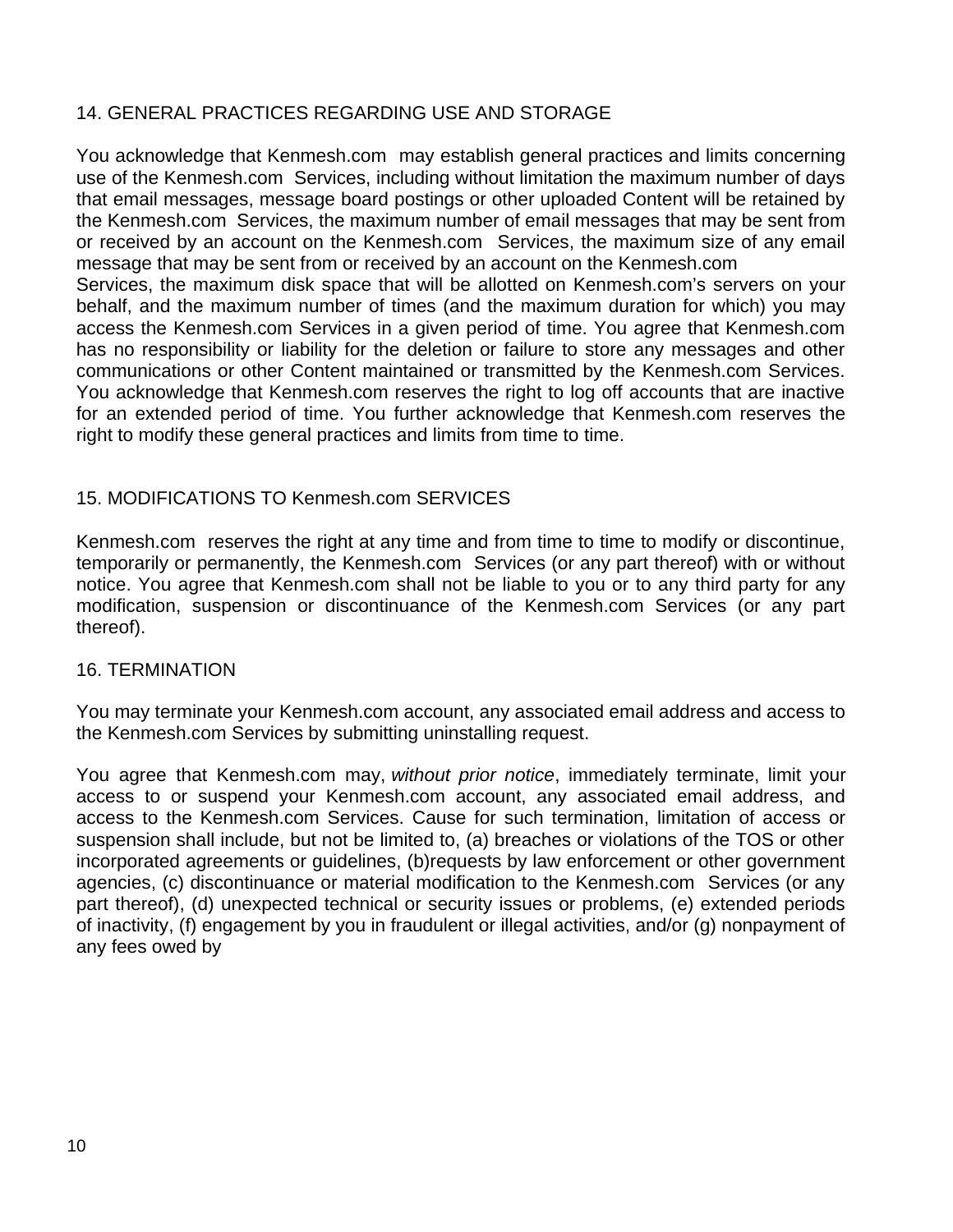you in connection with the Kenmesh.com Services. Further, you agree that all terminations, limitations of access and suspensions for cause shall be made in Kenmesh.com's sole discretion and that Kenmesh.com shall not be liable to you or any third party for any termination of your account, any associated email address, or access to the Kenmesh.com Services.

Termination of your Kenmesh.com account includes any or all of the following: (a) removal of access to all or part of the offerings within the Kenmesh.com Services, (b) deletion of your password and all related information, files and content associated with or inside your account (or any part thereof), and (c) barring of further use of all or part of the Kenmesh.com Services.

# 17. DEALINGS WITH ADVERTISERS

Your correspondence or business dealings with, or participation in promotions of, advertisers found on or through the Kenmesh.com Services, including payment and delivery of related goods or services, and any other terms, conditions, warranties or representations associated with such dealings, are solely between you and such advertiser. You agree that Kenmesh.com shall not be responsible or liable for any loss or damage of any sort incurred as the result of any such dealings or as the result of the presence of such advertisers on the Kenmesh.com Services.

# 18. LINKS

The Kenmesh.com Services may provide, or third parties may provide, links to other World Wide Web sites or resources. You acknowledge and agree that Kenmesh.com is not responsible for the availability of such external sites or resources, and does not endorse and is not responsible or liable for any Content, advertising, products or other materials on or available from such sites or resources. You further acknowledge and agree that Kenmesh.com shall not be responsible or liable, directly or indirectly, for any damage or loss caused or alleged to be caused by or in connection with use of or reliance on any such Content, goods or services available on or through any such site or resource.

# Kenmesh.com 'S PROPRIETARY RIGHTS

You acknowledge and agree that the Kenmesh.com Services and any necessary software used in connection with the Kenmesh.com Services ("Software") contain proprietary and confidential information that is protected by applicable intellectual property and other laws. You further acknowledge and agree that Content contained in advertisements or information presented to you through the Kenmesh.com Services or by advertisers is protected by copyrights, trademarks, service marks, patents or other proprietary rights and laws. Except as expressly permitted by applicable law or as authorized by Kenmesh.com or the applicable licensor (such as an advertiser), you agree not to modify, rent, lease, loan, sell, distribute, transmit, broadcast, publicly perform or create derivative works based on the Kenmesh.com Services, such Content or the Software, in whole or in part.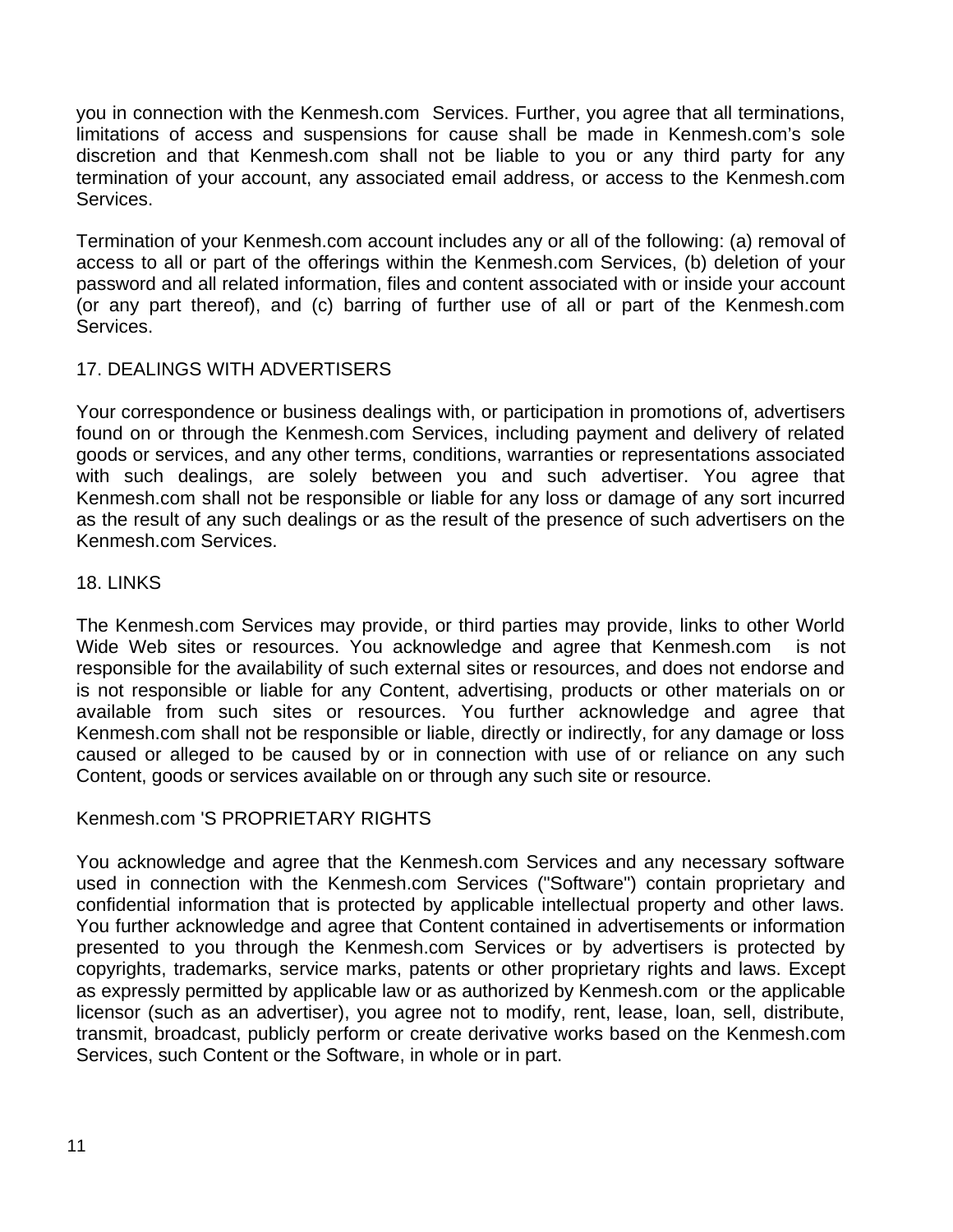Copy, modify, create a derivative work from, reverse engineer, reverse assemble or otherwise attempt to discover any source code, sell, assign, sublicense, grant a security interest in or otherwise transfer any right in the Software. You agree neither to modify the Software in any manner or form, nor to use modified versions of the Software, including (without limitation) for the purpose of obtaining unauthorized access to the Kenmesh.com Services.

### 19. DISCLAIMER OF WARRANTIES

YOU EXPRESSLY UNDERSTAND AND AGREE THAT:

YOUR USE OF THE Kenmesh.com SERVICES AND SOFTWARE ARE AT YOUR SOLE RISK. THE

Kenmesh.com SERVICES AND SOFTWARE ARE PROVIDED ON AN "AS IS" AND "AS AVAILABLE" BASIS. Kenmesh.com AND ITS SUBSIDIARIES, AFFILIATES, OFFICERS, EMPLOYEES, AGENTS, PARTNERS AND LICENSORS EXPRESSLY DISCLAIM ALL WARRANTIES OF ANY KIND, WHETHER EXPRESS OR IMPLIED, INCLUDING, BUT NOT LIMITED TO THE IMPLIED WARRANTIES OF TITLE, MERCHANTABILITY, FITNESS FOR A PARTICULAR PURPOSE AND NON-INFRINGEMENT.

Kenmesh.com AND ITS SUBSIDIARIES, AFFILIATES, OFFICERS, EMPLOYEES, AGENTS, PARTNERS AND LICENSORS MAKE NO WARRANTY THAT (i) THE Kenmesh.com SERVICES OR SOFTWARE WILL MEET YOUR REQUIREMENTS;

THE Kenmesh.com SERVICES OR SOFTWARE WILL BE UNINTERRUPTED, TIMELY, SECURE OR ERROR-FREE; THE RESULTS THAT MAY BE OBTAINED FROM THE USE OF THE Kenmesh.com SERVICES OR SOFTWARE WILL BE ACCURATE OR RELIABLE; (iv) THE QUALITY OF ANY PRODUCTS, SERVICES, INFORMATION OR OTHER MATERIAL PURCHASED OR OBTAINED BY YOU THROUGH THE Kenmesh.com SERVICES OR SOFTWARE WILL MEET YOUR EXPECTATIONS; AND (v) ANY ERRORS IN THE SOFTWARE WILL BE CORRECTED.

ANY MATERIAL DOWNLOADED OR OTHERWISE OBTAINED THROUGH THE USE OF THE

Kenmesh.com SERVICES OR SOFTWARE IS ACCESSED AT YOUR OWN DISCRETION AND RISK, AND YOU WILL BE SOLELY RESPONSIBLE FOR AND HEREBY WAIVE ANY AND ALL CLAIMS AND CAUSES OF ACTION WITH RESPECT TO ANY DAMAGE TO YOUR COMPUTER SYSTEM, INTERNET ACCESS, DOWNLOAD OR DISPLAY DEVICE, OR LOSS OF DATA THAT RESULTS FROM THE DOWNLOAD OF ANY SUCH MATERIAL.

NO ADVICE OR INFORMATION, WHETHER ORAL OR WRITTEN, OBTAINED BY YOU FROM

Kenmesh.com OR THROUGH OR FROM THE Kenmesh.com SERVICES OR SOFTWARE SHALL CREATE ANY WARRANTY NOT EXPRESSLY STATED IN THE TOS.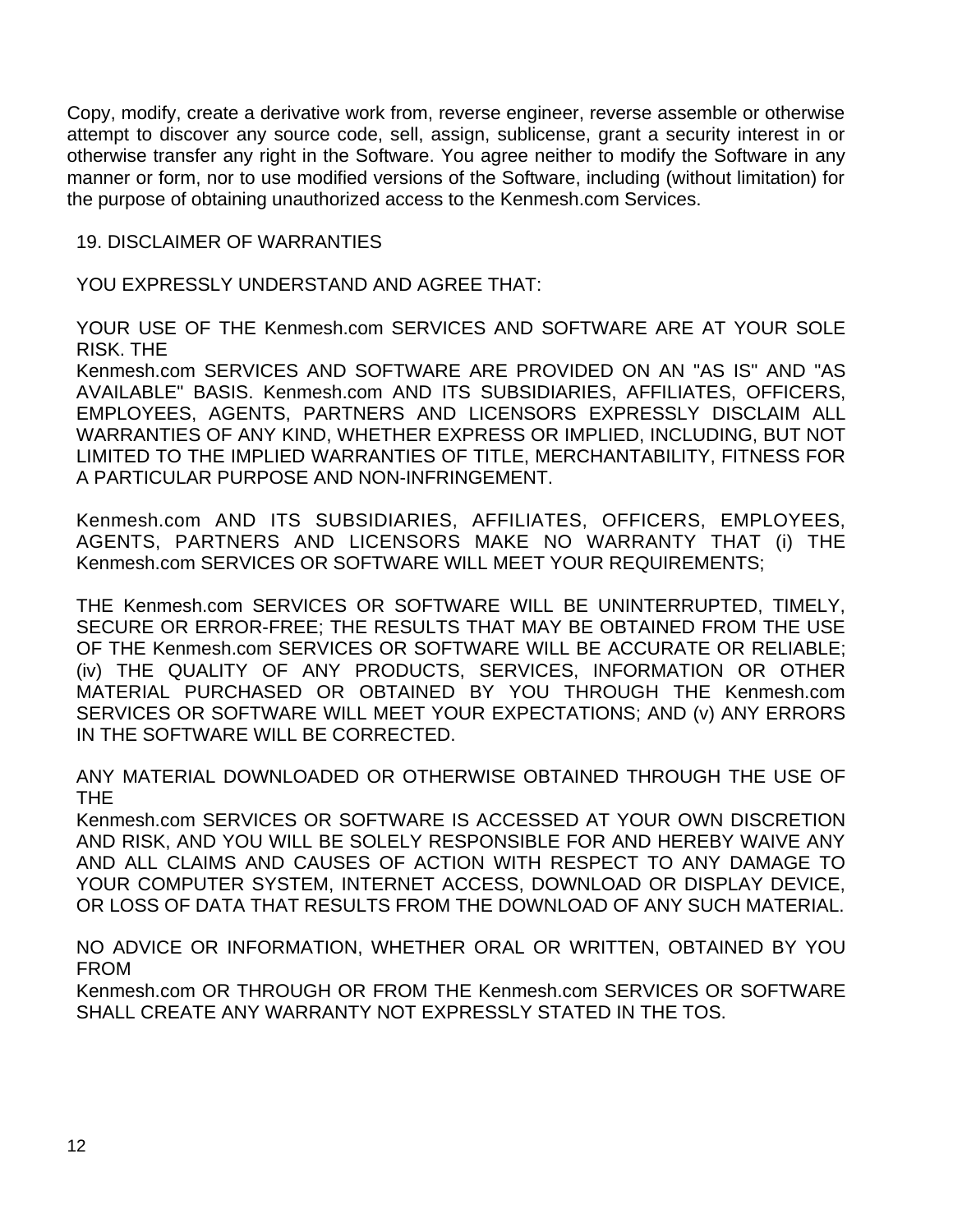# 20. LIMITATION OF LIABILITY

YOU EXPRESSLY UNDERSTAND AND AGREE THAT Kenmesh.com AND ITS SUBSIDIARIES, AFFILIATES, OFFICERS, EMPLOYEES, AGENTS, PARTNERS AND LICENSORS SHALL NOT BE LIABLE TO YOU FOR ANY PUNITIVE, INDIRECT, INCIDENTAL, SPECIAL, CONSEQUENTIAL OR EXEMPLARY DAMAGES, INCLUDING, BUT NOT LIMITED TO, DAMAGES FOR LOSS OF PROFITS, GOODWILL, USE, DATA OR OTHER INTANGIBLE LOSSES (EVEN IF Kenmesh.com HAS BEEN ADVISED OF THE POSSIBILITY OF SUCH DAMAGES), RESULTING FROM: (a) THE USE OR THE INABILITY TO USE THE Kenmesh.com SERVICE; (b) THE COST OF PROCUREMENT OF SUBSTITUTE GOODS AND SERVICES; (c) UNAUTHORIZED ACCESS TO OR ALTERATION OF YOUR TRANSMISSIONS OR DATA; (d) STATEMENTS OR CONDUCT OF ANY THIRD PARTY ON THE Kenmesh.com SERVICE; OR (e) ANY OTHER MATTER RELATING TO THE Kenmesh.com SERVICE. EXCLUSIONS AND LIMITATIONS SOME JURISDICTIONS DO NOT ALLOW THE EXCLUSION OF CERTAIN WARRANTIES OR THE LIMITATION OR EXCLUSION OF LIABILITY FOR INCIDENTAL OR CONSEQUENTIAL DAMAGES. ACCORDINGLY, SOME OF THE ABOVE LIMITATIONS OF THIS SECTION AND MAY NOT APPLY TO YOU.

# 21. DATA THEFT

While we take reasonable precautions against possible security breaches of our website, member database and records no website or Internet transmission is completely secure and we cannot guarantee that unauthorized access, hacking, data loss, or other breaches will never occur. We urge you to take steps to keep your personal information safe (including your password) and to log out of your account after use.

We cannot quarantee the security of your personal data while it is being transmitted to our site and any transmission is at your own risk. Once we have received your information we have procedures and security features in place to try to prevent unauthorized access. If there is any data theft we have the full right to delete the account or block the account and will communicate the same.

# 22. TRADEMARK INFORMATION

You agree that all of Kenmesh.com's trademarks, trade names, service marks and other Kenmesh.com logos and brand features, and product and service names are trademarks and the property of Kenmesh.com Inc. (the "Kenmesh.com Marks"). Without Kenmesh.com's prior permission, you agree not to display or use in any manner the Kenmesh.com Marks.

# NOTICE AND PROCEDURE FOR MAKING CLAIMS OF COPYRIGHT OR INTELLECTUAL PROPERTY INFRINGEMENT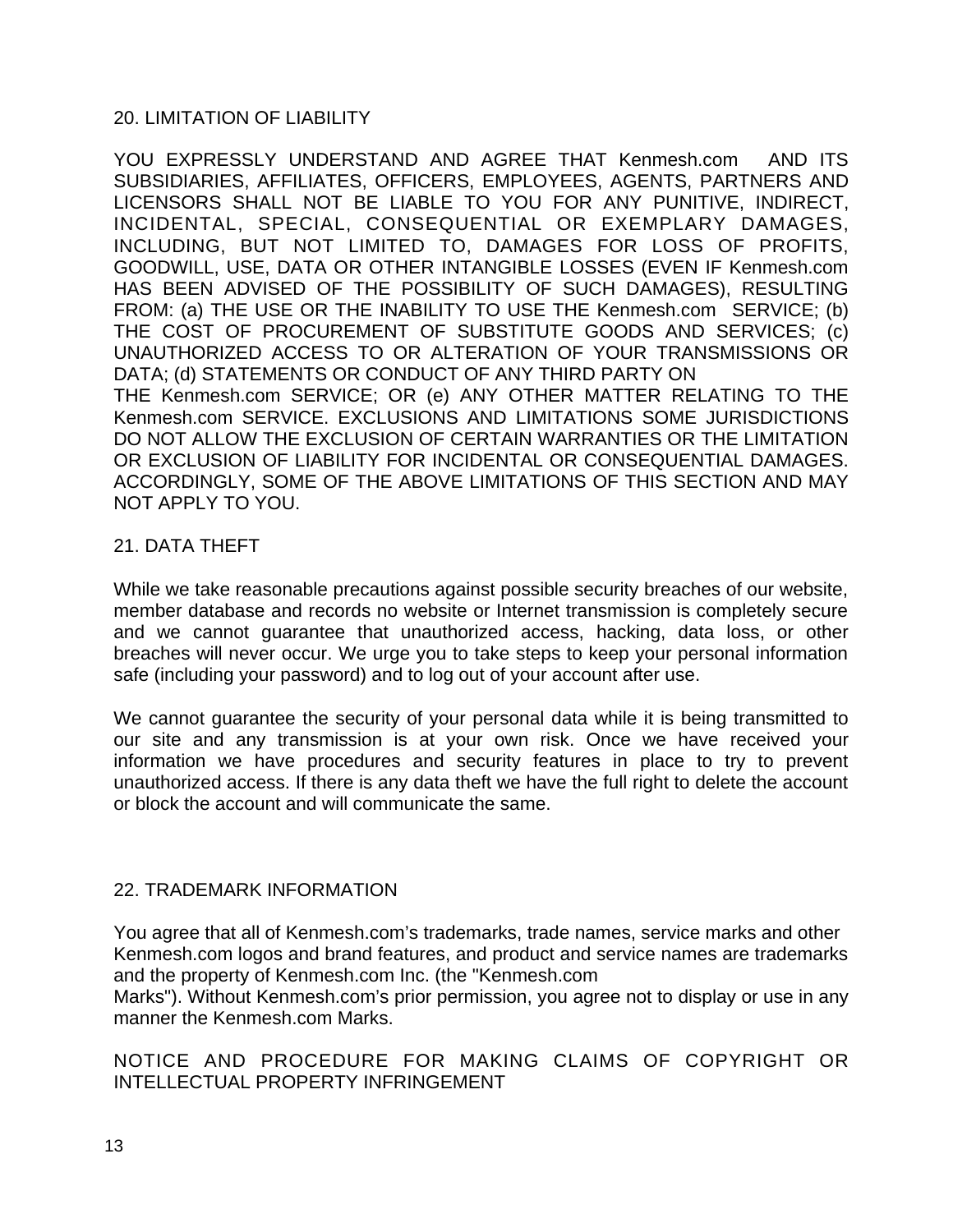Kenmesh.com respects the intellectual property of others, and we ask our users to do the same. Kenmesh.com may, in appropriate circumstances and at its discretion, disable and/or terminate the accounts of users who may be repeat infringers. If you believe that your work has been copied in a way that constitutes copyright infringement, or your intellectual property rights have been otherwise violated, please provide Kenmesh.com's Copyright Agent the following information:

An electronic or physical signature of the person authorized to act on behalf of the owner of the copyright or other intellectual property interest;

A description of the copyrighted work or other intellectual property that you claim has been infringed; a description of where the material that you claim is infringing is located on the site;

your address, telephone number, and email address;

a statement by you that you have a good faith belief that the disputed use is not authorized by the copyright owner, its agent, or the law;

a statement by you, made under penalty of perjury, that the above information in your notice is accurate and that you are the copyright or intellectual property owner or authorized to act on the copyright or intellectual property owner's behalf.

Kenmesh.com's Agent for Notice of claims of copyright or other intellectual property infringement can be reached as follows:

By mail: Copyright Agent c/o Kenmesh Inc. 3680 spring ln Lake Oswego - 97035 By phone: 972-951-9948 By email: info@kenmesh.com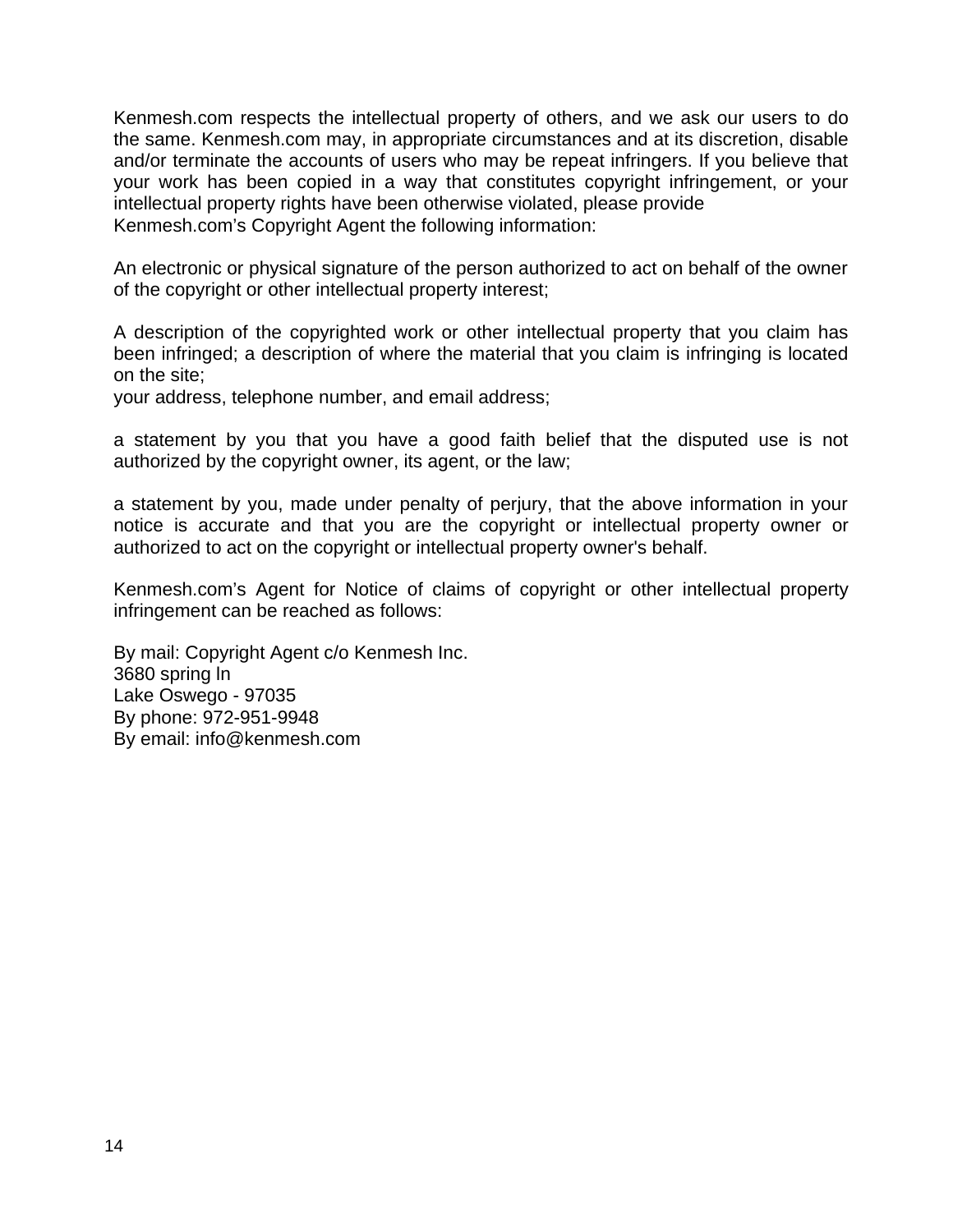# <span id="page-14-0"></span>**PRIVACY POLICY**

#### **About kenmesh.com**

**Kenmesh.com** is the official website of The Kenmesh Inc. Kenmesh.com which connect holistic people together, we connect consumer to consumer ... also we connect business to consumers. kenmesh.com is a social networking platform for people who are into yoga, meditation, healthy clean eating, natural medicines and active lifestyle. Businesses can join kenmesh.com platform to increase their followings.

#### **Privacy**

Your privacy is important to us at kenmesh.com and we will treat any of your information with care.

Our Privacy Statement lets you know how we handle both personally identifiable information you share with us through our digital and printed communication vehicles and non-personally identifiable information that we may automatically collect.

#### Personal Information Collection

You may use our web sites and apps, digital newsletters and other forms of internet-based communications to learn about kenmesh.com products and services without disclosing any personal information beyond what you provided when requesting authorized publications, both digital or printed. We may ask you to provide us with personal information, for example, to access or use certain features or if you request additional information from our partners. Information that may be requested by kenmesh.com may include, but is not limited to: contact information, such as name, address, email address, and telephone number; demographic information, such as household information, age group, etc. and information about your travel interests.

#### **Personal Information Uses**

It is kenmesh.com's policy to treat any personally identifiable information submitted via our web site as strictly confidential. kenmesh.com does not make your personal information available to third parties for any reason, except to fulfill requests made by you and / or your company or as may be required by the Oregon Public Records Law. Connection or Registration requests from outside of the United States and may be sent to third parties contracted with kenmesh.com for processing and fulfillment. Connection or Registration requests in the United States and Canada that include a specification for additional information are made available to approved kenmesh.com partners as a way to fulfill the request. This information is stored in a secure database that is accessible only by the approved kenmesh.com partners.

kenmesh.com may use the information you voluntarily offer to inform you directly about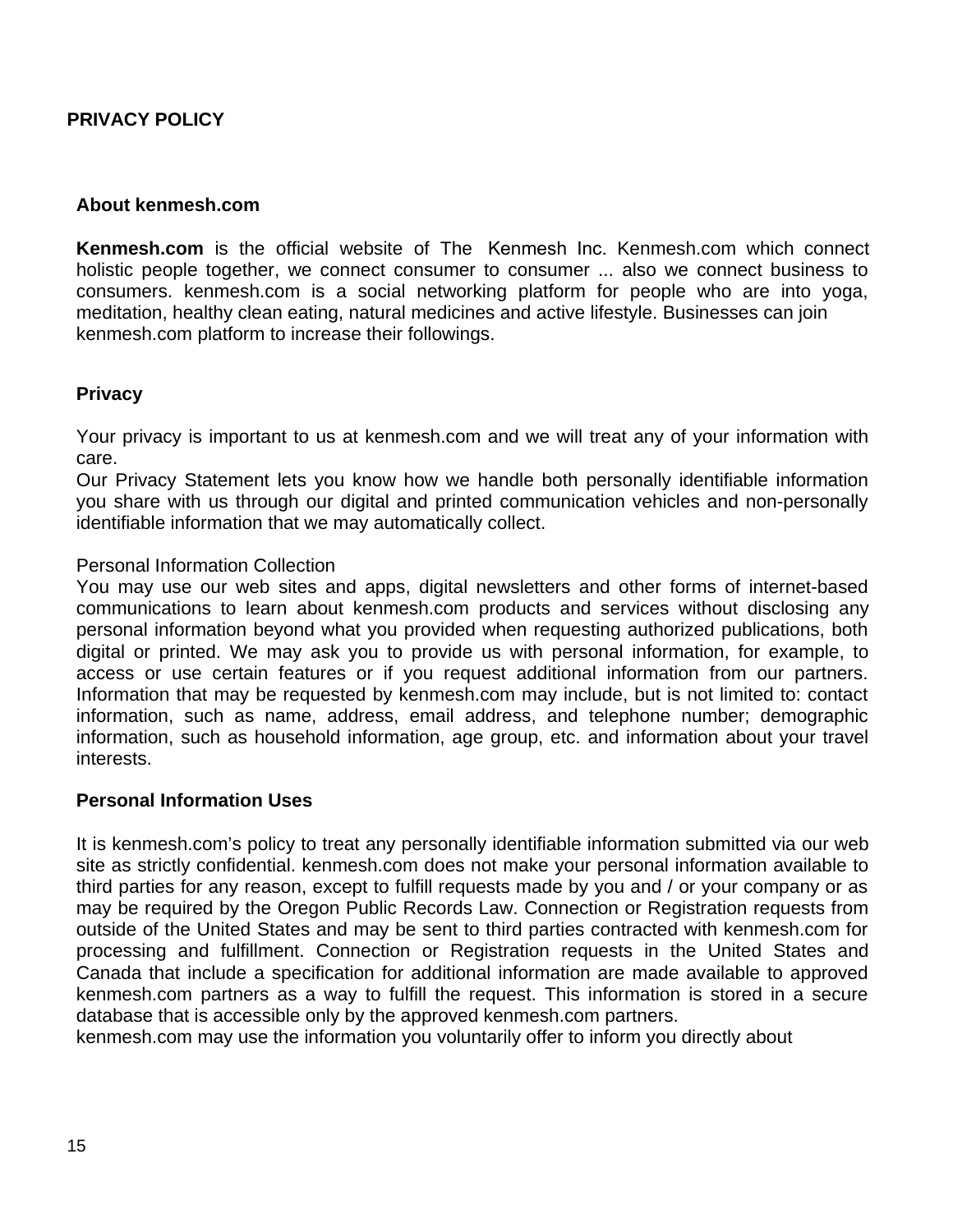information, products or services that may be of interest to you, improve content on our web site or electronic newsletter, or to assist with marketing research. We may disclose your personal information as required by law, in conjunction with a public records request, government inquiry, or in litigation or dispute resolution.

### **Cookies**

We use tracking tools such as cookies, or other technologies or methods of integration that may be placed in the browser of your device (e.g., computer or mobile phone) to collect nonpersonally identifiable information such as internet protocol (IP) addresses to provide us with general location data, sometimes across multiple devices. We may share with our service providers your IP address to monitor how effective our advertisements are at inspiring you to visit our app or website. IP addresses may also be collected for marketing purposes when you take other actions like submitting a form on the website or clicking on an email link. When users with an IP address in the EU or an unknown location arrives on kenmesh.com, they will see language on pages where we enable cookies. If you do not wish to accept the cookies, you may set your browser to reject the cookies (consult the instructions for your browser on how to do this), although doing so may affect your experience with certain functionalities on the website.

#### **Links to Outside Websites**

This mobile app may contain links to third party sites not controlled by kenmesh.com, which therefore are not covered by this privacy statement, such as those belonging to kenmesh.com partners and advertisers. We recommend that you check the privacy statement of other sites you visit before providing any personal information.

#### **Data Storage**

We will keep your information for as long as we need it for the purpose for which it is being processed. For example, when you request a Connection or Registration from us, we will keep the information related to your order so we can fulfill the specific request you have made. After that, we will keep the information for a period which enables us to handle or respond to any questions or concerns related to the order. The information may also be retained so that we can continue to improve your experience with us.

#### **Access and Portability of Data:**

You have the right to review your information at any time. If you would like to review your information within our contacts database, please contact [info@kenmesh.com.](mailto:info@traveloregon.com) If a user requests access to this data, kenmesh.com will provide the user with a copy of the data in either .csv or .xls format within 30 days.

# **Modification of Personal Data**

You have the right to ask kenmesh.com to modify personal data if it is inaccurate or incomplete. To request changes to personal data, please contact [info@kenmesh.com](mailto:info@traveloregon.com)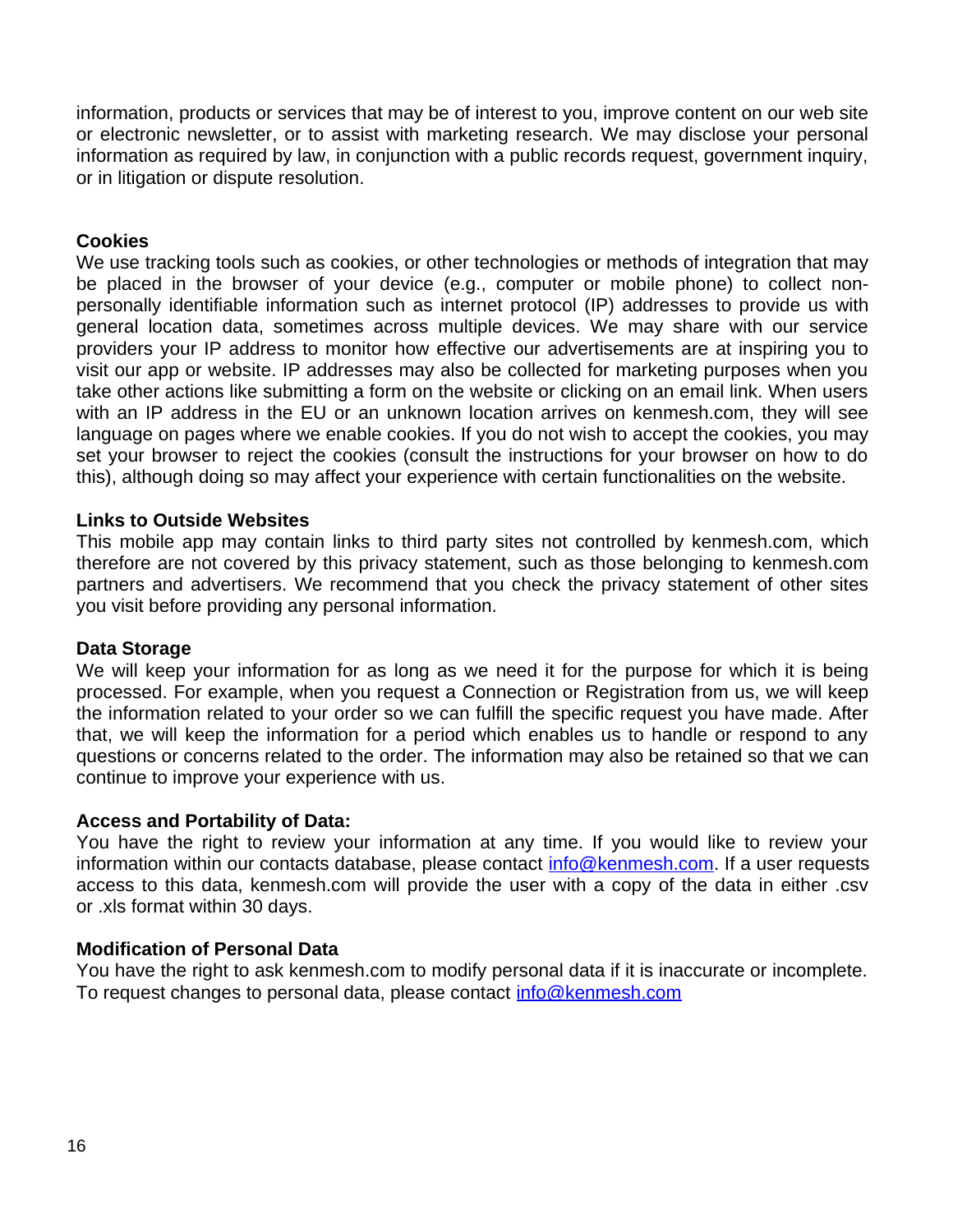# **Data Deletion**

You have the right to request that kenmesh.com permanently delete any personal data that we may have stored about you, including call records and form submissions. To request deletion of data, please contact [info@kenmesh.com.](mailto:info@traveloregon.com)

# **Data Processing**

You have the right to request that kenmesh.com stop the processing of your personal information for marketing purposes including analytics for the purposes of targeted marketing, including online advertising. An example would be if your Connection or Registration order specified an interest in family-friendly travel, we will use analytics to show you family-friendly travel content on

kenmesh.com. Contact [info@kenmesh.com](mailto:info@traveloregon.com) if you would like to request that we stop processing your data for marketing purposes.

# **Unsubscribe/Opt-Out**

We do not want to send you information you do not want to receive. All of our email newsletters include links in the footer of the email for managing all aspects of your subscription, including the ability to globally unsubscribe from such communications. You may also contact INFO@KEMENESH.COM to request to be opted out of our email communications. If you wish to opt out of cookies that allow us to serve our advertisements while you are in USA and collect aggregate information on arrivals.

# **Changes to Privacy**

kenmesh.com retains the right to change this Privacy Policy Statement. For your benefit, we will post changes to this page in a timely manner.

# **Content**

Content and information contained in this MOBILE APP has been compiled by the info@kenmesh.com, based on data submitted directly from local promotion partners and business entities. While every effort is made to ensure the accuracy of this information, all data is subject to change without notice. Users of our Website and App are advised to contact individual businesses or organizations to obtain information to their satisfaction before usage. Links to third-party websites are provided as a convenience to users; the Kenmesh INC does not control or endorse the content or make any claims to the accuracy of the content.

# **Comment Policy**

Kenmesh.com encourages comments, critiques, questions, and suggestions. By posting comments on the kenmesh.com Network of sites you are agreeing to the following:

All comments left on the kenmesh.com network of sites are the responsibility of the commenter. By submitting a comment on our network of sites, you agree that the comment content is your own, and to hold this site, kenmesh.com, harmless from any and all repercussions, damages, or liability.

kenmesh.com reserves the right to edit, delete, move, or mark as spam any and all comments and to block access by any individual or group from commenting or from the entire network of sites. The comment form must be filled in with a proper or legitimate sounding name and URL.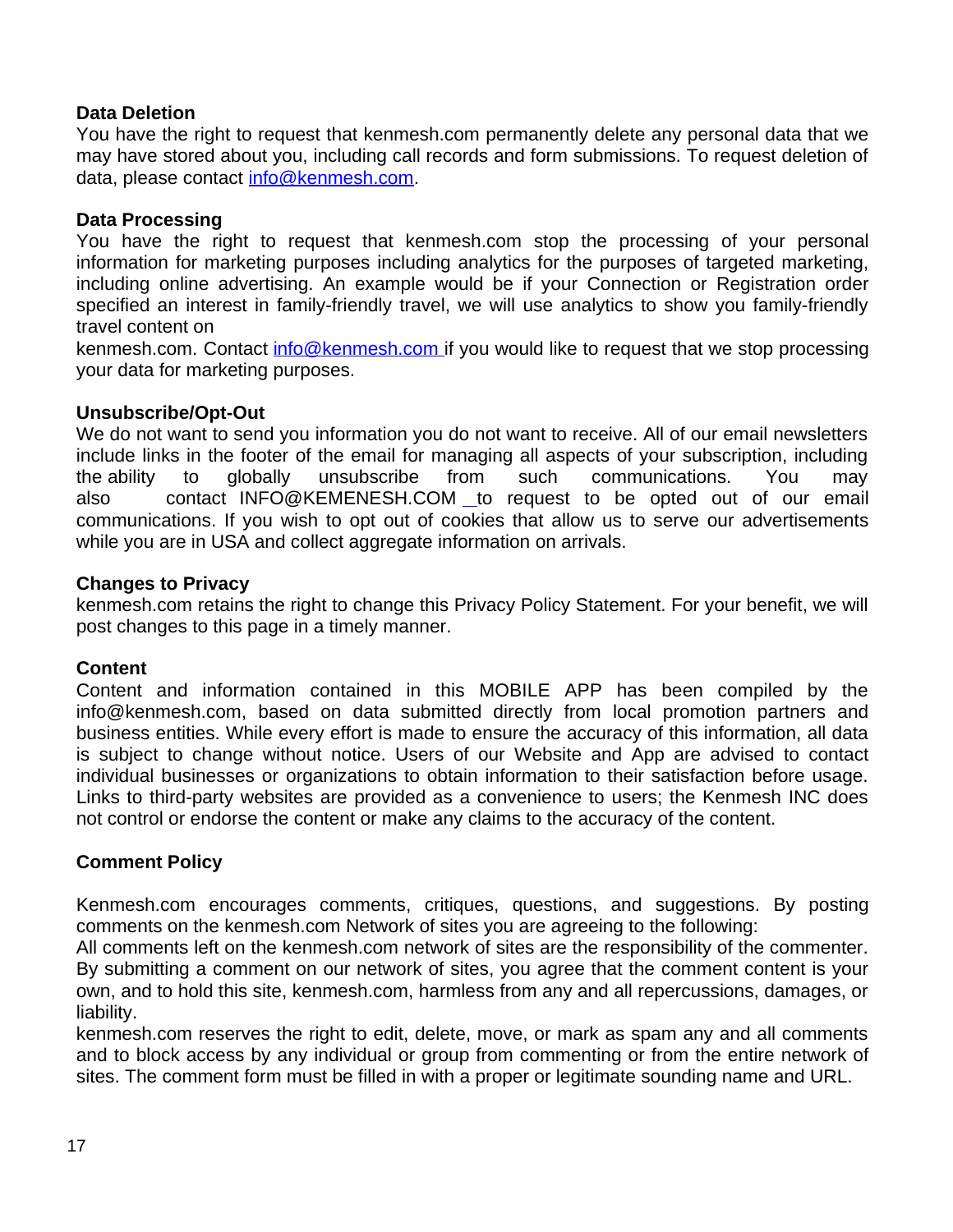**Email Privacy:** Valid email addresses are required for commenting, and they are not published, nor shared except as described above. They may be used by the site owner to privately contact the commenter.

**Commenter Privacy and Protection:** All email, physical mail, phone numbers, and any private and personal information posted in any comment will be deleted as soon as possible to protect the privacy of the commenter. To prevent such editing, never share this private information within the comment.

# **GDPR policy**

What is the General Data Protection Regulation (GDPR)?

The General Data Protection Regulation (GDPR) (Regulation (EU) 2016/679) is a regulation of the European Parliament, the Council of the European Union and the European Commission intended to strengthen and unify data protection for all individuals within the European Union (EU).Under the General Data Protection Regulation (GDPR), we are required to publish information about what data we collect, why we need to store it, and your rights under the GDPR legislation.

# **Confidentiality**

We have always, and continue to, treat all data we receive and works submitted as strictly confidential. Please see our security and privacy policy page for details.

# **Basis of and scope of data storage:**

We store and process data only as agreed by the client or as required in order to perform services requested by the client. We regard all details we do store as confidential.

We do not engage in any profiling activities.

We never share data with 3rd parties (e.g. for advertising, marketing, data analysis or similar). How we obtain data:

Data we hold will consist solely of information that you provide to us (e.g. contact details you enter on forms or correspondence), or is determined through your direct interaction with our website (e.g. your IP address).

Data we hold consists of:

# **Contact information:**

Your name. Company name (if applicable). Postal address. Country. Email addresses (if applicable). Telephone number (if applicable).

This is used so that we can contact you when needed (e.g. to send invoices, certificates you have requested, communicate information affecting your account or our service to you, etc.)

#### **Payment information:**

 Payee name, billing contact details (if applicable). Card type (e.g. Amex, Visa) (card payments only). Last 4 digits of payment card (card payments only). Date and amount of payments.

 This data is kept purely to allow cross-checking in the event of accounting imbalance, customer payment enquiries or investigation by tax authorities.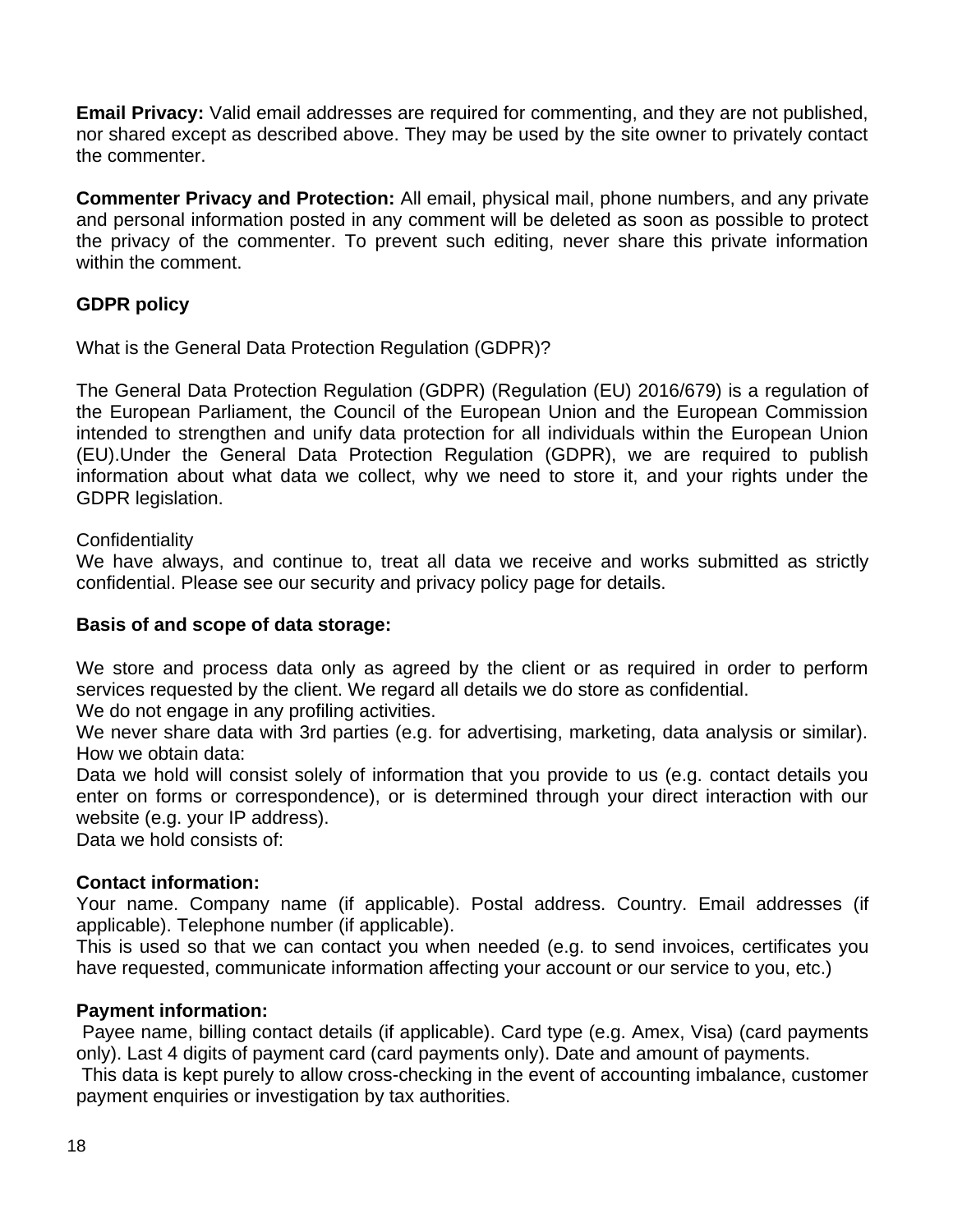Information you supply relating to works you have lodged with us (i.e. copyright ownership and work titles).

Enquiries we have received via email, web-form or post.

We may also store your IP address for security reasons and to enable us to investigate technical problems if you experience a fault whilst using our site.

# **Retention policy:**

We retain personal data that you supply for as long as you are a client with an active account, and for as long as we are legally required to do so (e.g. by tax and FEDERAL Regulations).

Where data may exist on back-ups, these are regularly changed and expired files (etc.) are securely disposed of when backup media is expired or replaced.

General enquiries via web-form, email or post:

These are generally kept for a number of years so that we can refer back to them if you send a follow up to our reply, after that they are deleted: At scheduled times throughout the year enquiries over the specified number of years old are removed.

# <span id="page-18-2"></span>**EULA (End-User License Agreement)**

Last updated: August 20, 2019

Please read this End-User License Agreement ("Agreement") carefully before clicking the "I Agree" button, downloading or using KENMESH.COM ("Application").

By clicking the "I Agree" button, downloading or using the Application, you are agreeing to be bound by the terms and conditions of this Agreement.

This Agreement is a legal agreement between you (either an individual or a single entity) and KENMESH.COM and it governs your use of the Application made available to you by KENMESH.COM .

If you do not agree to the terms of this Agreement, do not click on the "I Agree" button and do not download or use the Application.

The Application is licensed, not sold, to you by KENMESH.COM for use strictly in accordance with the terms of this Agreement. This EULA for KENMESH.COM has been created with the help of [TermsFeed.](https://www.termsfeed.com/)

# <span id="page-18-1"></span>**License**

KENMESH.COM grants you a revocable, non-exclusive, non-transferable, limited license to download, install and use the Application solely for your personal, noncommercial purposes strictly in accordance with the terms of this Agreement.

# <span id="page-18-0"></span>**Third-Party Services**

The Application may display, include or make available third-party content (including data, information, applications and other products services) or provide links to third-party websites or services ("Third-Party Services").

You acknowledge and agree that KENMESH.COM shall not be responsible for any Third-Party Services, including their accuracy, completeness, timeliness, validity,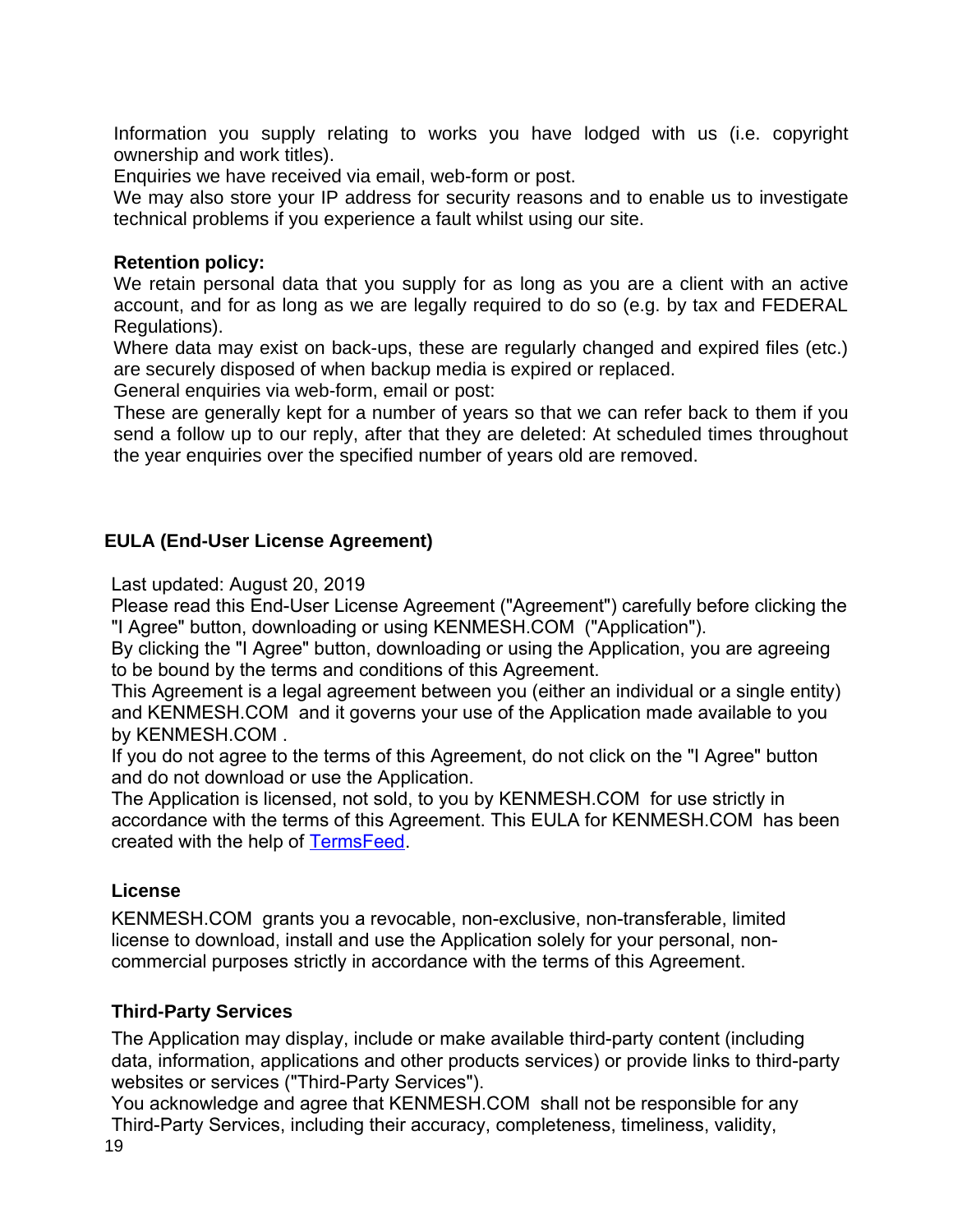copyright compliance, legality, decency, quality or any other aspect thereof. KENMESH.COM does not assume and shall not have any liability or responsibility to you or any other person or entity for any Third-Party Services.

Third-Party Services and links thereto are provided solely as a convenience to you and you access and use them entirely at your own risk and subject to such third parties' terms and conditions.

# <span id="page-19-1"></span>**Term and Termination**

This Agreement shall remain in effect until terminated by you or KENMESH.COM . KENMESH.COM may, in its sole discretion, at any time and for any or no reason, suspend or terminate this Agreement with or without prior notice.

This Agreement will terminate immediately, without prior notice from KENMESH.COM , in the event that you fail to comply with any provision of this Agreement. You may also terminate this Agreement by deleting the Application and all copies thereof from your mobile device or from your computer.

Upon termination of this Agreement, you shall cease all use of the Application and delete all copies of the Application from your mobile device or from your computer.

Termination of this Agreement will not limit any of KENMESH.COM 's rights or remedies at law or in equity in case of breach by you (during the term of this Agreement) of any of your obligations under the present Agreement.

# <span id="page-19-0"></span>**Restriction on Use**

By submitting, entering or linking to any information, data, text, software, music, sound, photographs, graphics, messages or other materials, you are representing to Developer that you have the right and authority to submit, enter or link to such content without violation of law or infringement of any third party's intellectual property rights or privacy rights. Additionally, any such content submitted by you through the Software Application(s) constitutes a representation by you to Developer that you have the right to display, play back and/or perform such content publicly on your mobile application, your website and/or your social website, as applicable. By submitting any such information, you are granting us the rights to publish such information to your mobile application, your website and your blog or any other social webpage. You may not send, submit, post, or otherwise transmit, messages or material that contain software virus, or any other files that are designed to interrupt, destroy, and negatively affect in any manner whatsoever, any electronic equipment in connection with the use of this Software Application(s).

# **You may not use the Software Application(s) for any of the following purposes:**

- Disseminating any unlawful, harassing, libelous, abusive, threatening, harmful, vulgar, obscene, or otherwise objectionable material.
- Transmitting material that encourages conduct that constitutes a criminal offense results in civil liability or otherwise breaches any relevant laws, regulations or code of practice.
- Gaining unauthorized access to other computer systems.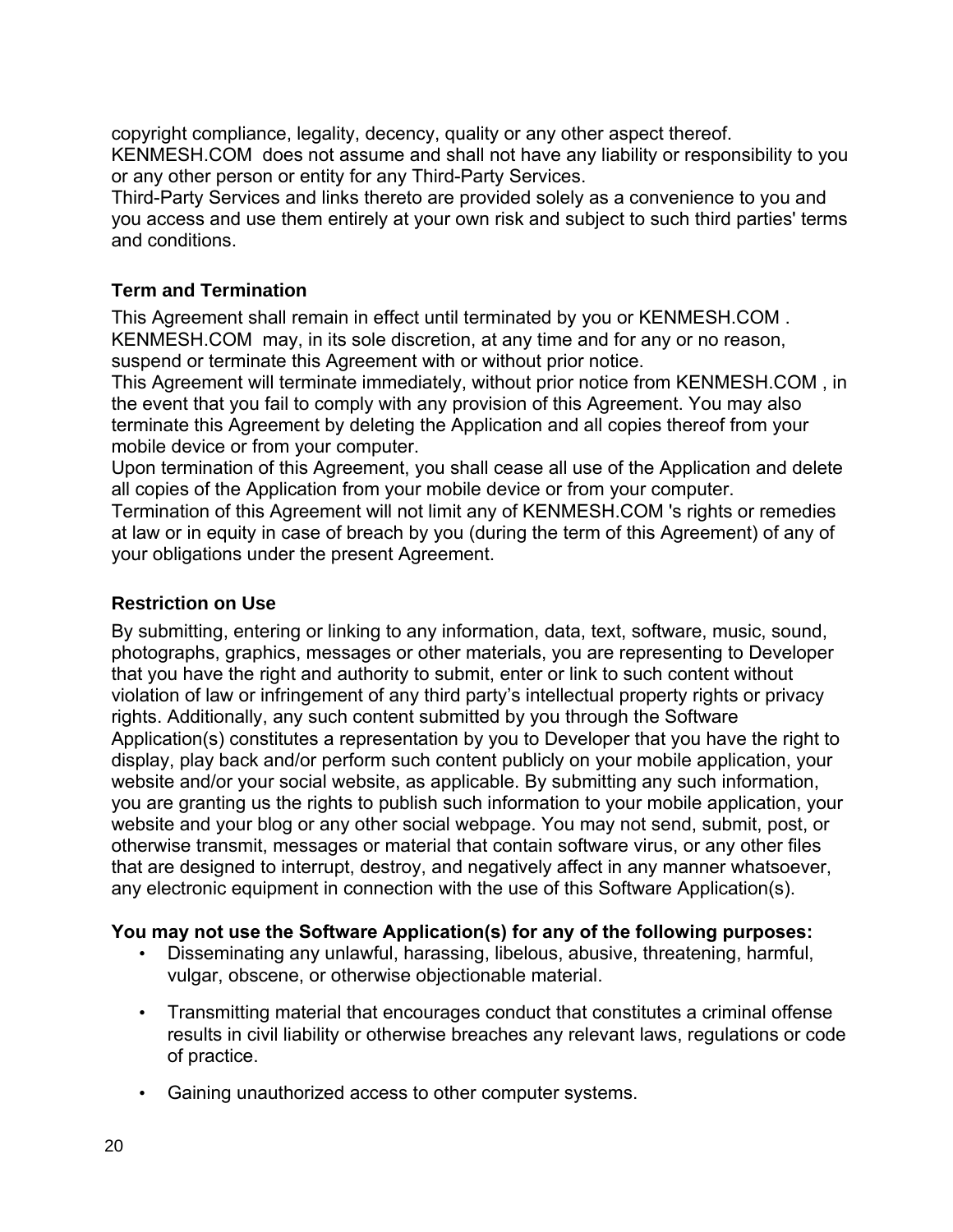- Interfering with any other person's use or enjoyment of the Website.
- Breaching any applicable laws;
- Interfering or disrupting networks or web sites connected to the Website
- Making, transmitting or storing electronic copies of materials protected by copyright without the permission of the owner. This includes using or providing music, video, images or text for which you do not own or have sufficient use rights to the copyright for such materials.

# <span id="page-20-2"></span>**Termination of Licenses**

The rights granted under this EULA to you are effective until terminated by us upon your breach of this EULA or end of any period(s) for which Fees have been paid (except as otherwise provided above). Developer may terminate your rights hereunder by denying access to Software Application(s), or by written notice including by electronic transmission to an email address or device indicated by you. Developer's rights and your representations and covenants under this EULA shall survive any termination or expiration hereof or your rights hereunder.

Upon termination of your rights, you shall immediately cease use of the Software Application(s). You may not be able to retrieve any data you have submitted to us, including via the Software Application(s). In some cases we may cause the Software Application to discontinue publishing your mobile application, in which case your content within the Software Application may be lost and/or inaccessible. Therefore, we urge you to maintain copies of all content submitted by you for your own protection. In other cases, you may be responsible for transferring publication authority on your mobile application, website as applicable, to yourself or another provider.

# <span id="page-20-1"></span>**Disclaimer of Liability**

Neither developer nor its licensors, suppliers, distributors or dealers or anyone else who has been involved in the creation, production, or delivery of this program shall be liable for any direct, indirect, consequential or incidental damages, lost profits, business interruption or loss of information arising out of the use, the results of use, or inability to use such program, or damage of loss caused by the program, even if advised of the possibility of such damages or claim.

# <span id="page-20-0"></span>**Amendments to this Agreement**

KENMESH.COM reserves the right, at its sole discretion, to modify or replace this Agreement at any time. If a revision is material we will provide at least 30 days' notice prior to any new terms taking effect. What constitutes a material change will be determined at our sole discretion.

By continuing to access or use our Application after any revisions become effective, you agree to be bound by the revised terms. If you do not agree to the new terms, you are no longer authorized to use the Application.